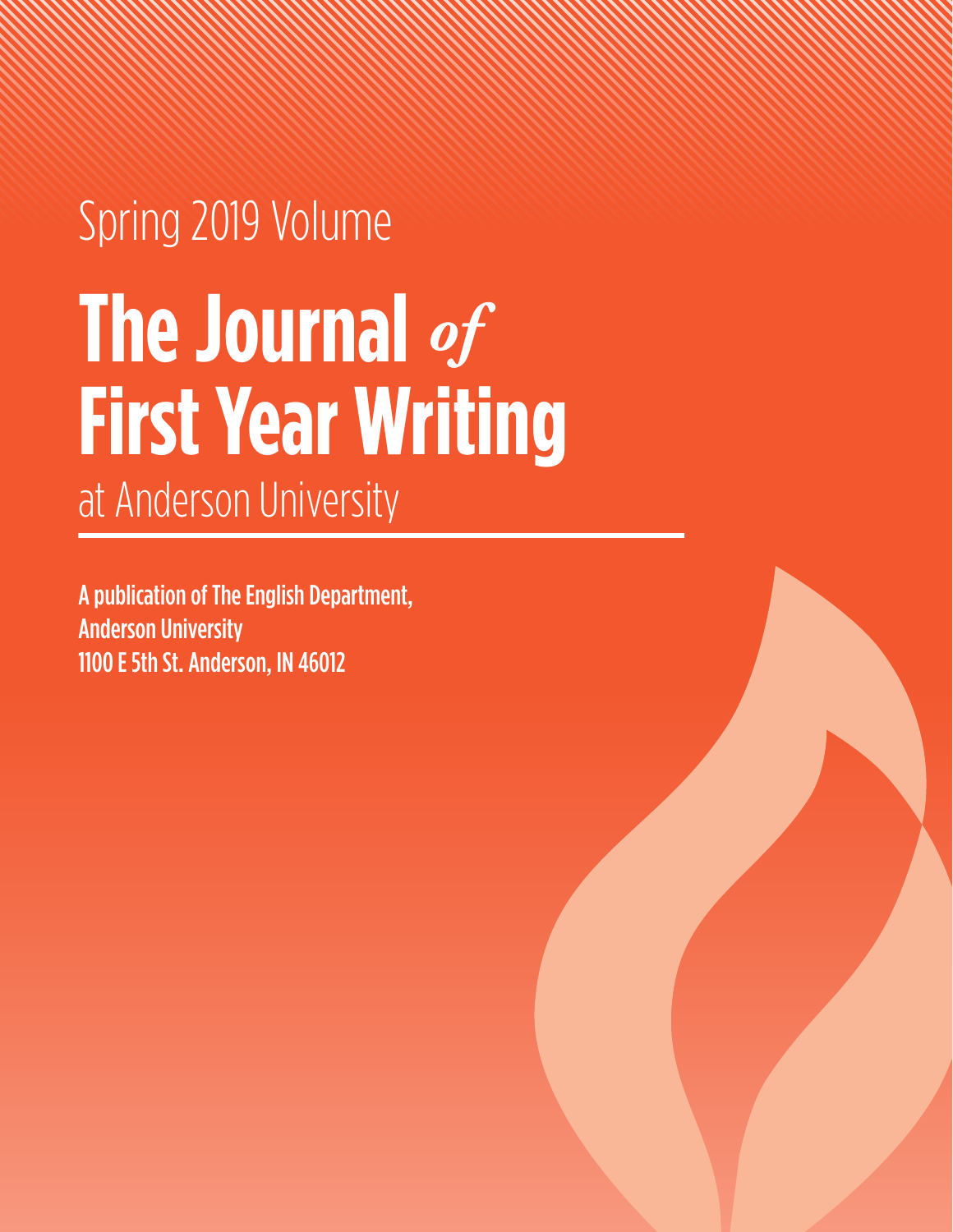# Table of Contents

Jesse Hernandez, "Emotional Stages People Experience When Moving to a Foreign Country," 2

Gillian Lintz, "Censorship in Educational Theatre," 5

Christina Williams, "The Effects of Short Staffing in the Nursing Practice," 10

Youselie Joseph, "Criticism from the Church Concerning Anderson College," 15

Melinda Surface, "Understaffed Nurses: Who Suffers the Most from Understaffed Nursing?" 18

Megan Moran, "How Women's Intelligence, Success, and Leadership is Misrepresented in the Media," 23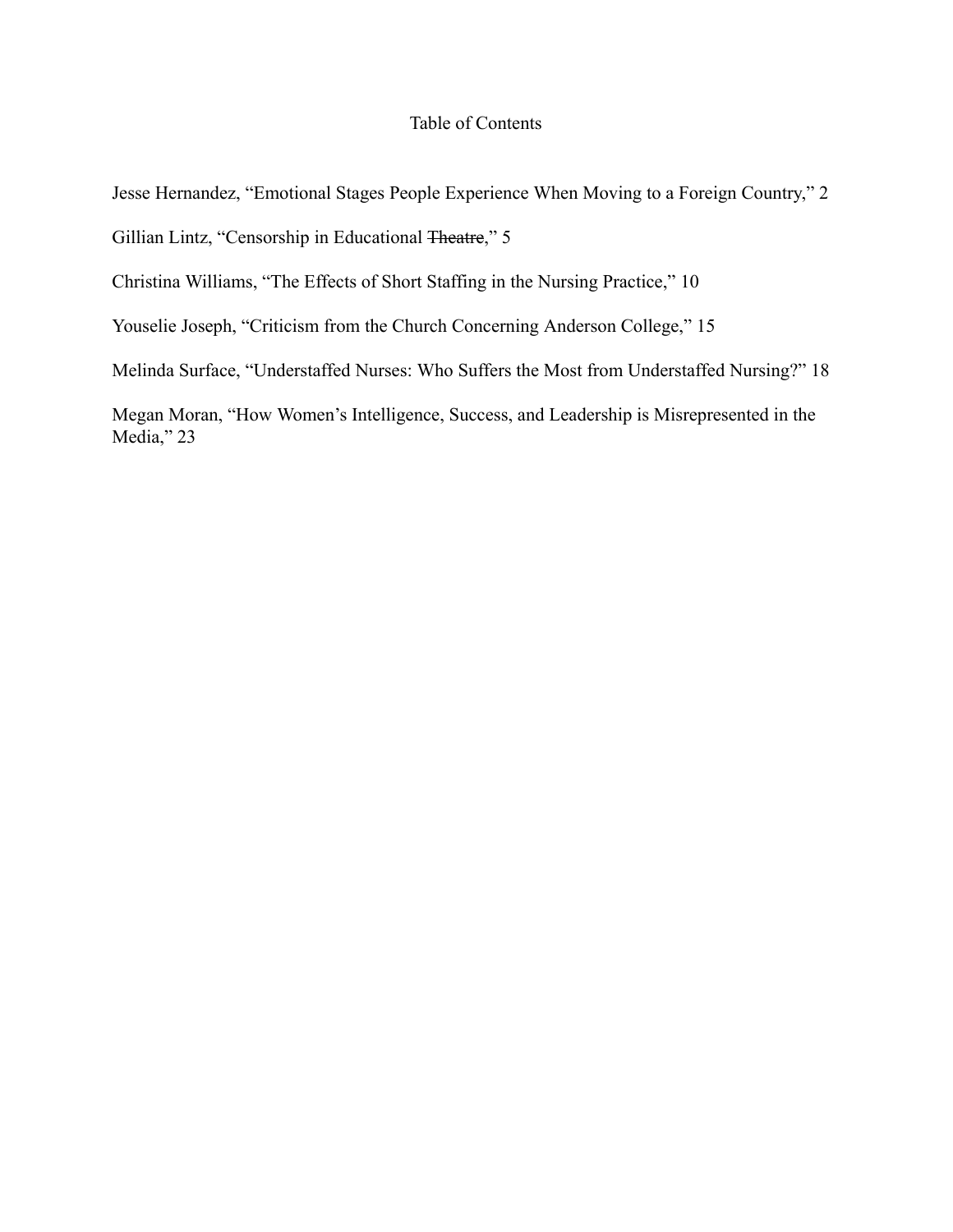Jesse Hernandez English 1110 5 Dec. 2018

Emotional Stages People Experience When Moving to a Foreign Country

At the age of sixteen, I left behind everything I knew: friends, family, culture, and a beautiful diverse country. I grew up in Trujillo, Peru and went to school there. Once I graduated, my parents saw the benefits of me attending college in the US and decided it would be best for us to move to Indiana for me to study. This made me very excited because I felt that I was ready to explore the world some more. I moved away from Peru on my own, travelled alone, and started making decisions on my own. However, my parents moved to the US to live with me a few months later. Leaving everything I knew was one of the most difficult chapters of my life. American culture is very different from Peruvian culture. At first, I felt like I was left in a place that I didn't want to be in, but I fought through because I knew it was the best decision for my future. I had been to the US before, and because of that I did not feel like a total stranger in my new community. However, many other people who make a transition such as this often times feel alone and abandoned, as though they do not belong in the new environment. Gradually, those feelings start to go away. I "fit in" with the people around much faster than I imagined, and I started making friends very quickly. Although I had visited the US many times before, it never felt like home, until now. I got used to the culture and environment, and everything became much easier once I broke out of my shell. I still missed my original home very much, but I learned to be grateful and happy with my "home away from home." This is one of the hardest and most difficult processes to overcome in life. Moving away from a native country to a foreign one has many emotional stages that affect people's attitude, personality, and worldview.

People today choose to move to a different country for many reasons: quality of life, advanced education, better future, job opportunities, family, health issues, personal reasons, etc. Anyone who has or is currently moving someplace new has gone through this emotional process. This is something that has been going on since people began moving away from their native home, since the beginning of exploration and traveling. It does not necessarily cover a specific age group, but these stages include any individual from whatever age he or she may be. The process of moving to a foreign country includes four main stages: excitement, homesickness, adaptation, and home away from home.

The first emotional stage when moving to a foreign country is being excited and happy about the future that will come. Moving onto new things and new adventures is very exciting to anyone who has spent his or her life in only one place. Solange Lira, an Admissions Counselor at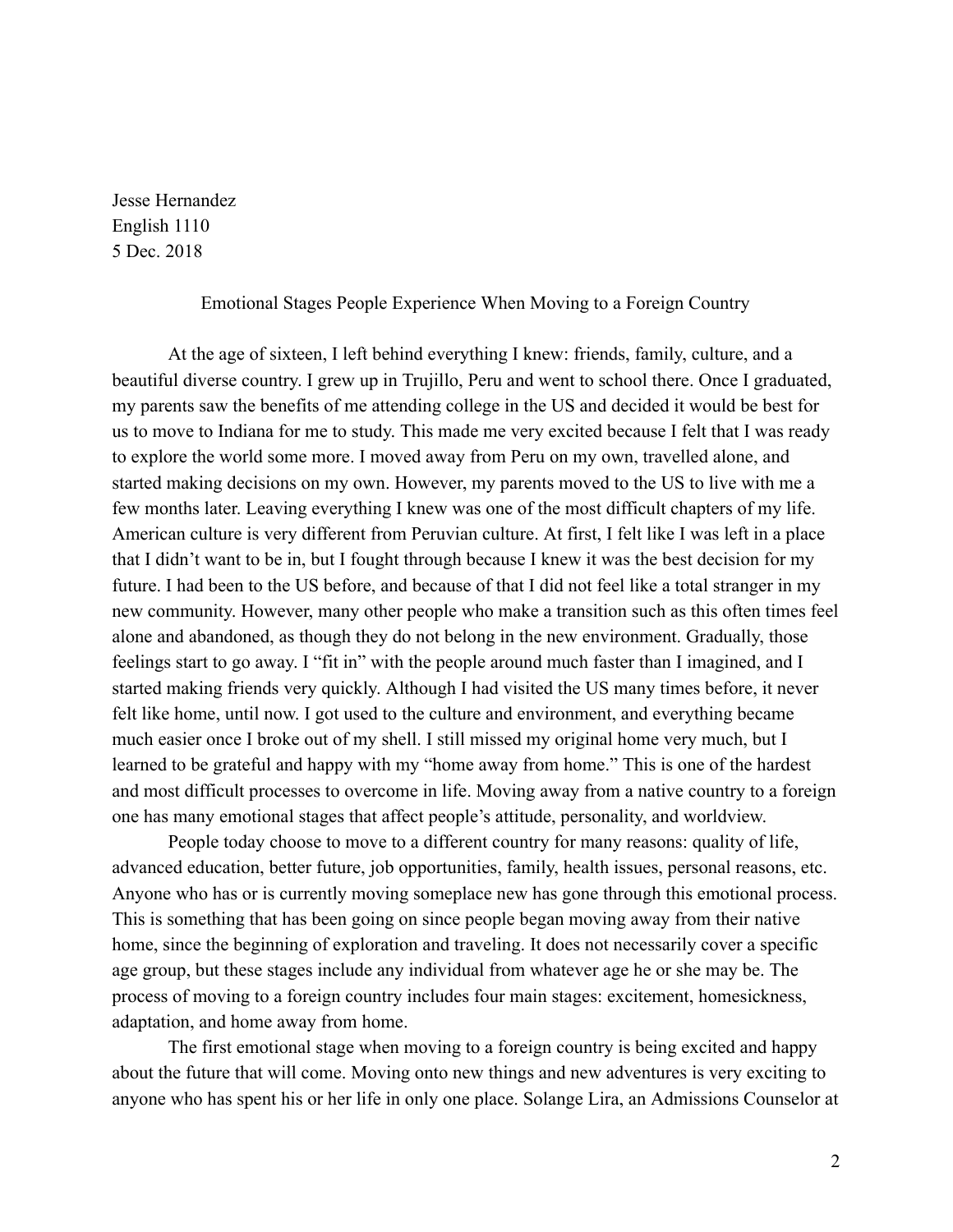Anderson University new to the community this year, also went through the process of moving to a foreign country. Solange was born and raised in Lima, Peru, where she lived over 20 years of her life. She attended an American high school there and was able to learn the English language at a young age. Her husband also spoke English so the language was never a problem for either of them. Solange and her family decided to moved to Carmel, Indiana in the year 2000 for two main reasons: her son had some health issues and required specialized medical attention which was more developed in the US, and the education and quality of life is much better in a first world country. She decided it would be best to plan the transition in advance so that everything would be ready for them when they arrived. She was so excited that she planned out every detail possible a year ahead. Solange knew where she was going, where she would live, where her kids would go to school, what hospitals to go to for her son's health, what people to engage, and what connections to make. One of the best things anyone can do in order to have a smooth and successful transition into a new country is plan things ahead of time and find out as much detail as possible about the future destination. If there is no set plan, many issues and complications may arise, making the transition very difficult: no place to stay or live, no source of income, feeling lonely and abandoned, and other things that go along with those issues. Most people are excited when it comes to moving to a new place, traveling or going on vacation. This emotion is normal and expected and is the first stage of the moving process.

The second emotional stage of this process is homesickness. This begins after moving to the foreign country and seeing how things are. It's hard for people who are moving to a new place to be comfortable in that new environment. Emotions are sensitive, and they can easily be triggered when far from home. Sadness, loneliness, crying, and the desire to return home increase rapidly. When asked about the first few days of her moving process, Solange said the following: "I went through a change in family, change of life, change of job, change of culture, change of environment, change of church, change of everything. Everything I was comfortable with I had to leave behind. This was very very hard for me because all of my life I was surrounded by people I knew and places I was used to being in." For some people, the simple idea of leaving what they are used to being around their whole lives terrifies them. Living in a foreign country can be a huge culture shock. However, many people simply cannot handle this transition and decide to move back to the environment they came from originally. If people let homesickness take control of their lives, then they will be miserable during the moving process.

The third stage is defined as adaptation or accommodation. After some time, it becomes easier to get used to the current place of living. This does not mean immediate happiness with the new location. It simply means accommodating to the place and to the people in the new environment. It's human nature to adapt to an environment, but it can take time. "I always prayed to God for leadership and guidance," said Solange. "Adapting to a new place is very difficult, but with God, family and love, it is possible." Being comfortable in a new place is harder for some than others, but once acceptance of the new place is established, adapting to everything else is much smoother. In this stage, it is easier to make new friends and enjoy learning new things.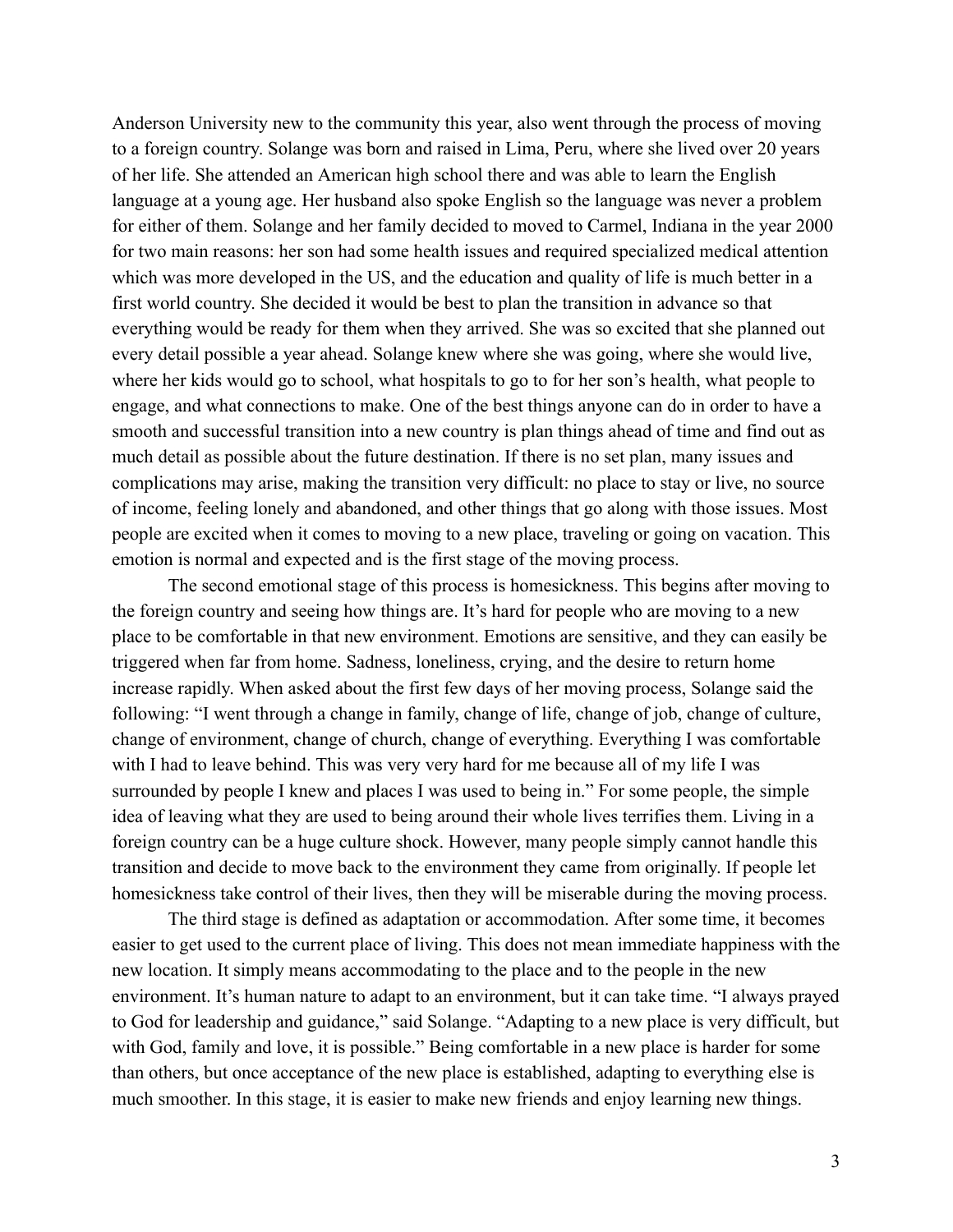The final stage occurs when the foreign country becomes the new home. Currently, Solange is an Admissions Counselor at AU and fits right into the community. She understands how international students feel when they are lonely and far from home, and she is always glad to help those that are going through that change of culture. "I still feel my Peruvian culture 100%," Solange added, "I am Peruvian, but I am thankful to the United States for everything she has done for me." Solange found happiness in her new home, and so did I. In this stage, we are content with what we have and where we are. Our original home still remains in our hearts, but this is now our home away from home. Going back to the original home and leaving the foreign country is always an option, and it is the easy way out. But with patience and an open mind, a new culture and lifestyle can be implanted in the minds and hearts of those who moved away from their first home.

It takes time to overcome a transition to a new culture and new people, but once acceptance of the new life is reached, it is much easier to move forward. However, if the traveler is so hurt that he separates himself from the community and chooses to be alone, then the adaptation stage is never reached and his time in the new country will be very difficult. This is one of the most common problems that can take place when moving to a new environment. A transition such as this is very common because many people today are moving to different places and different countries in the world. Although it may not seem to have anything in common, moving to a foreign country is a lot like learning how to drive a vehicle. At first, it's exciting because the new driver is eager to be independent and drive herself wherever she wishes to go. Then, drivers get that sense of wanting to go back to their comfort zone and not drive at all. However, in the end, they finally accommodate and become comfortable with driving. These same stages take place in both learning how to drive a vehicle, and moving to a foreign country. Trying new things isn't always bad. Sometimes, it opens new doors to life that an individual has never experienced and he often finds himself growing more than he expected with that process. All it takes is courage.

Works Cited

Lira, Solange. Personal Interview. 13 Nov. 2018.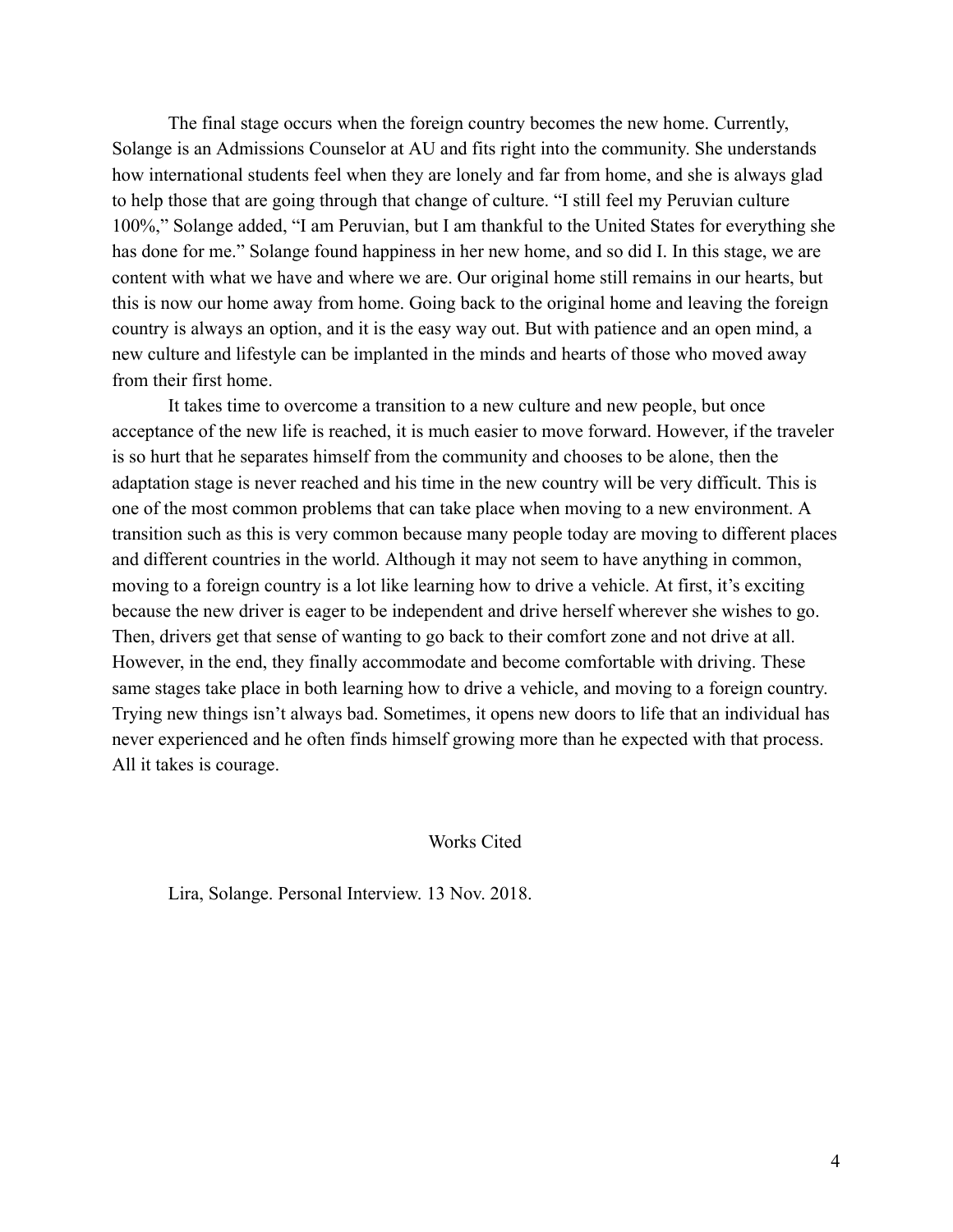Censorship in Educational Theatre

Gillian Lintz

Anderson University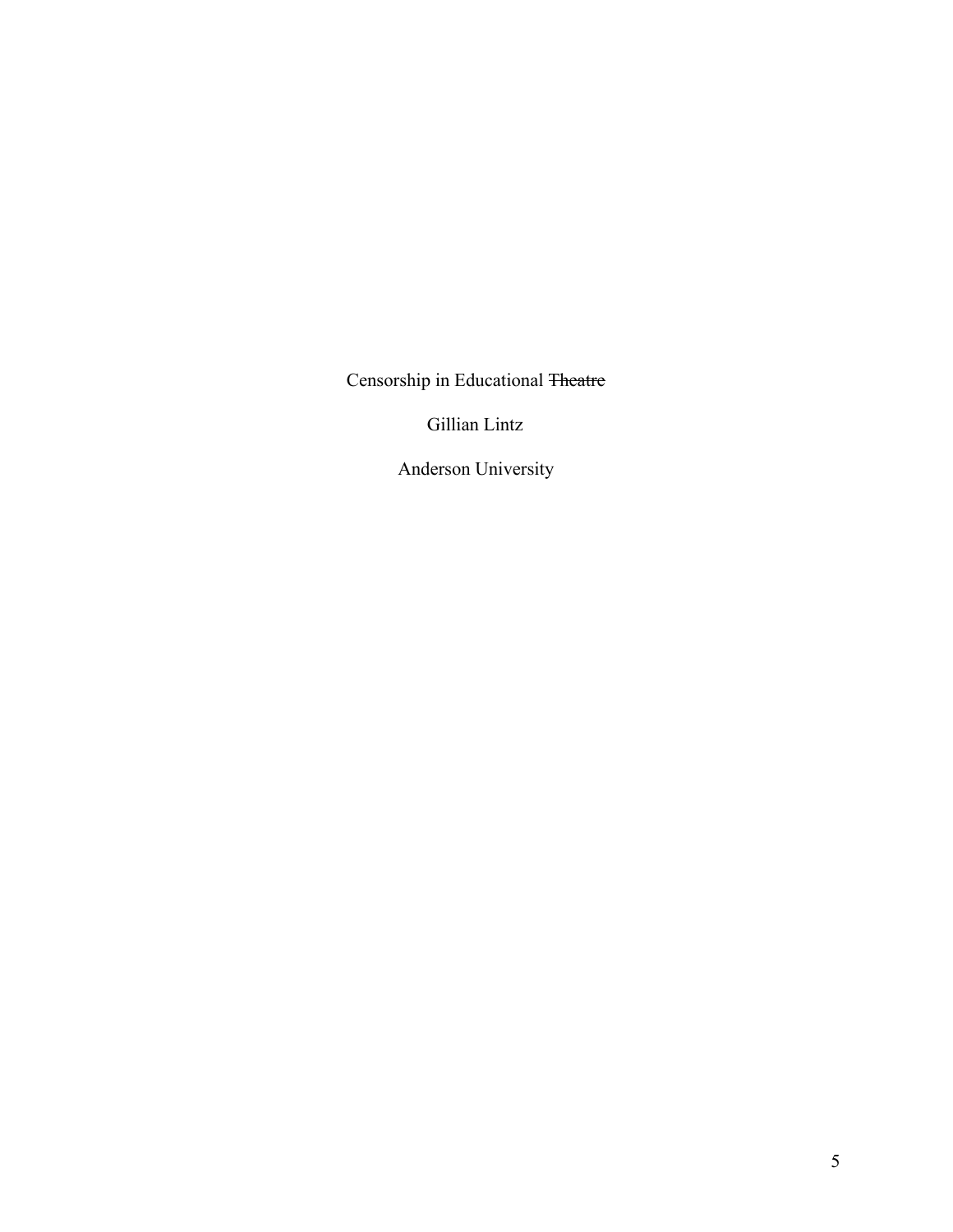## Abstract

In America's educational system, it is all too often that relevant musicals and plays are avoided and swapped for more surface-level, care-free shows. Although shows like *Dogfight*, *Spring Awakening, Next to Normal, and Fun Home address important subjects for teenagers,* such as abuse, abortion, sex, identity, and mental illness, they are typically considered too controversial for high schoolers to perform because of mature themes and strong language. Instead, schools produce shows like *Bye Bye Birdie* and *The Music Man*, which are far less challenging for actors, directors, and audience members, and contain simpler themes. Avoiding necessary theatre because of mature content and strong language only hinders students from receiving a full education. Some schools use revised edition shows that make risque shows more appropriate, but unfortunately also water-down the show and themes. Allowing teenagers to perform more controversial pieces of work creates a safe space for students to learn, grow, and experiment, and to share organic, real art through story-telling.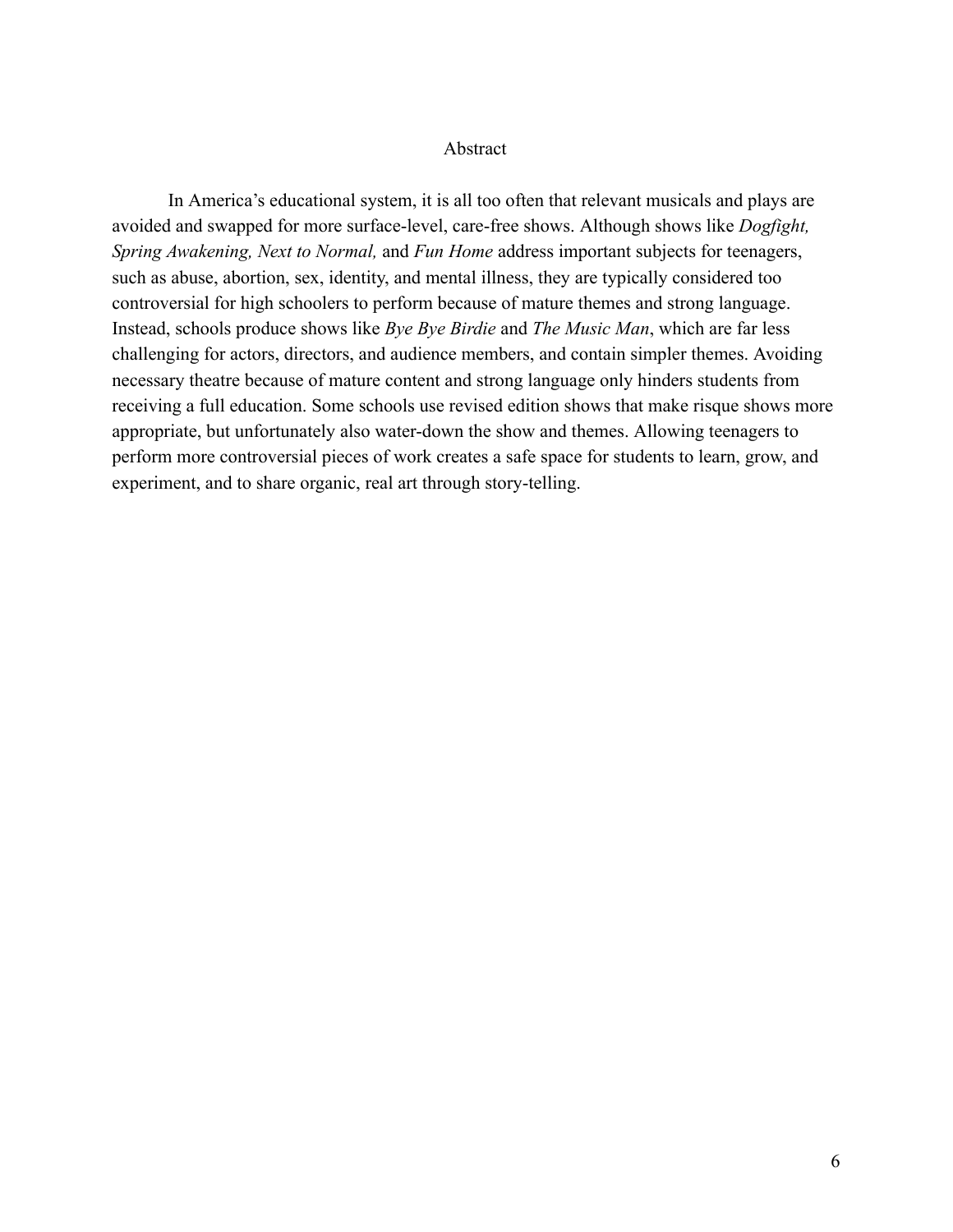# Censorship in Educational Theatre

Musicals such as Spring Awakening, Fun Home, Heathers, Rent, Next to Normal, and *Dogfight* are rarely seen on high school or even some college stages, and most people know why. Although shows like these are some of the most relevant pieces of theatre in existence, school boards and parents seem to opt for classic family-friendly shows like *Seussical, Grease, The Music Man,* or *Bye Bye Birdie*- shows that are wildly popular with happy endings and toe-tapping numbers, but lacking in the organic honesty and relatability that more provocative shows encompass. These shows deemed "inappropriate" by most schools address important issues such as rape, equality, suicide, mental illness, racism, and addiction, leading to censorship preventing students from discussing topics and asking questions necessary for growth and understanding.

To get a better idea of why certain shows are not performed in upper level education systems, it is essential to know what school boards consider "inappropriate" for an audience and student actors. In his article on censorship in school theatre, Howard Sherman (2016) writes that it is encouraged for school shows to appeal to ages 8-80. In a conversation with her mother about this, a 12-year-old daughter agrees that "if it's not appropriate for kids eight or nine then it's not appropriate for the entire audience and for little younger kids to see" (as cited in Lechtenberg, 2018). Thus, shows such as *Spring Awakening* and *Heathers* are deemed inappropriate for schools due to strong language and mature themes- strong language and themes that also happen to inhabit popular movies, television shows, and books. While mature movies such as *Independence Day* and *Inception* are played in classrooms, students are deprived of educational experiences in theatre because of similar mature content. Although it is easy to put an age range on what's allowed to be performed, the entire question of what is considered appropriate for what ages is subjective. If a high school wants to perform a more controversial show, it should be advertised as such to avoid attracting the wrong audience and age group. Different shows appeal to different audiences and it is redundant to perform the same style of happy, family-friendly shows each year. In doing so, the actors and audience members are deprived of a full, educational, human experience.

Many schools across the country perform trademark "fun" musicals such as the classic, *Grease*. Most people would assume a show such as this is a safer and more wholesome production for students than the edgier *Spring Awakening*. While *Spring Awakening* may include stronger language and more mature content such as suicide, abortion, sex, and abuse, it actually portrays more important and positive messages. *Grease* promotes conformity and the idea of changing for someone's approval, such as when innocent ingenue Sandy changes how she looks and acts completely to fit in and appease the Pink Ladies and Danny.

Although *Grease* is a little more "appropriate" on the surface, it contains toxic messages, especially for teenagers. *Spring Awakening* cautions the dangers of ignorance about important topics. Although both shows contain sexism and abusive relationships, *Spring Awakening* does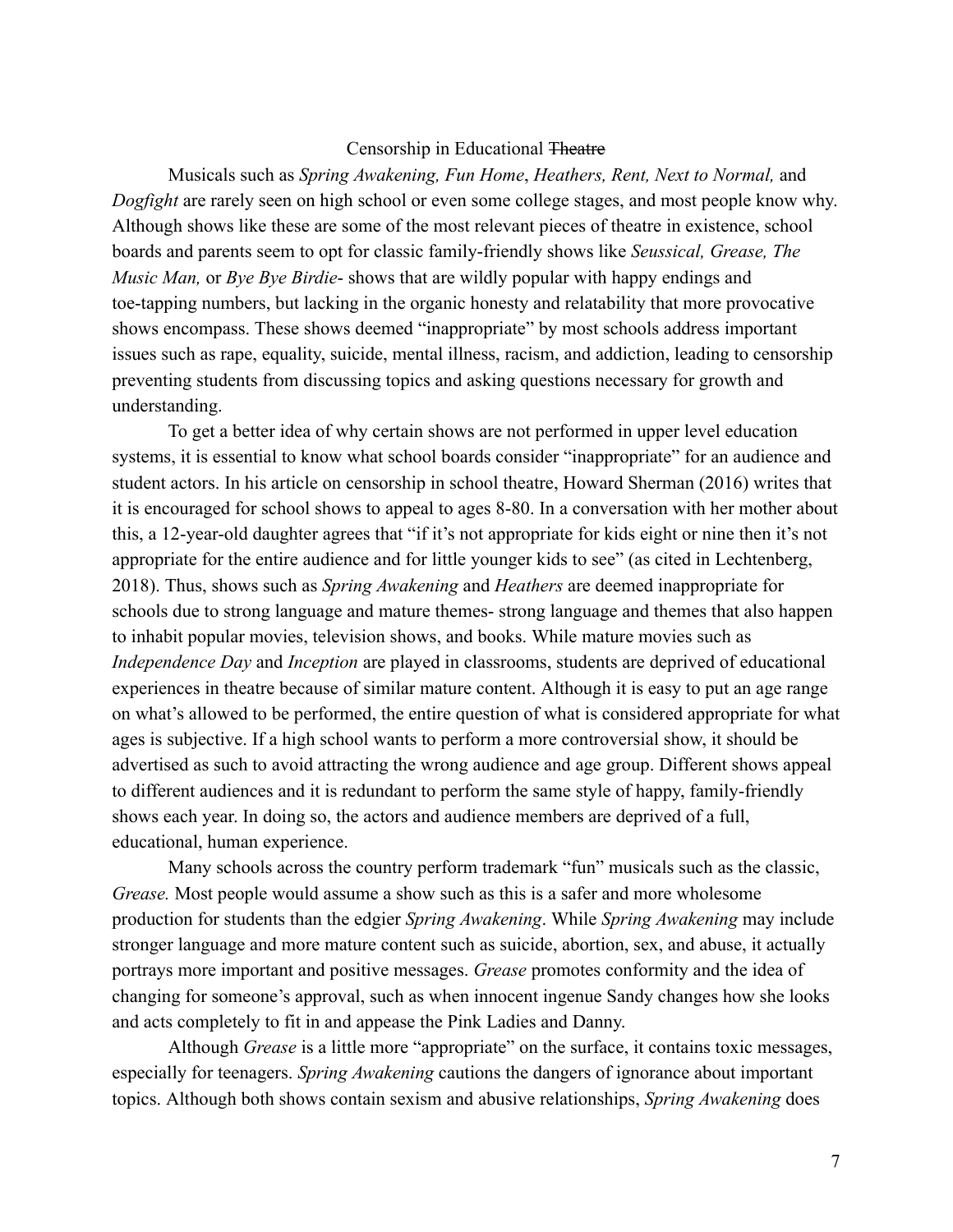not normalize them like *Grease* (Miller, 2018). It seems that mature content and swearing, both familiar to most teenagers and young adults anyway, are more important to avoid in schools than producing a show with an important message that allow the actors and audience to think more about themselves and the world.

Furthermore, there are many reasons that these edgy, controversial shows should be performed in high schools and colleges. Newer, contemporary shows are becoming easier for teens and almost everyone to relate to. Theatre Studies student and director Freddie Miller states that "if students are able to feel represented by the characters that they are portraying, they will be better able to communicate what the show is intending to say... The more diverse a theatre program is, the more that different and unique perspectives are being shared" (as cited in Miller, 2018). Shows are becoming more relatable with new themes such as mental illness, identity, bullying, and LGBTQ+. Many young adults struggle with these issues, making the shows more understandable and connective. These contemporary shows are real and raw with relatable emotion, struggle, and joy.

Performing mature shows challenges students and directors to be pushed out of their comfort zones. A higher education and better self-discovery can only come from surpassing boundaries and comfort zones. Jack Serio (2014) agrees, stating that "it is time for high schools to stop hiding behind Rodgers  $&$  Hammerstein and embrace the great new works of American theater that teenagers are so hungry for." No other part of school can challenge a student the ways that theatre can, and many schools aren't taking advantage of that extra educational opportunity.

As one critic claims, edgy theatre is important because it's one of the most honest forms of art and communication . In a world of photoshop, editing, biased news stations, normalized lying, and censoring, the truth can be hard to find. Theatre is occasionally the only opportunity for people to be educated on the truth, whether it's abortion, homosexuality, or suicide (as cited in Wallace,  $2017$ ). Howard Sherman  $(2016)$  states that there are over 50 million high school theatre attendees annually. This proves that theatre, even at the high school level, has a huge impact on communities, and can educate and touch a great amount of people. Adults often try to shelter students from harsh realities and "grown up" topics, when, in reality, the sheltering is only a disservice.

From a scientific standpoint, controversial theatre is still proven to be beneficial to students. Professor of education reform at the University of Arkansas conducted a test to see how watching theatre has affected students. The test, called Reading the Mind Test, showed that students who saw live theatre "had increased tolerance and recognition of other people's thoughts and emotions." This is most likely in reference to theatre in general, but controversial theatre is often even more emotional and thought-provoking.

Currently, many schools, such as Pearce High School in Richardson, Texas, take the route of "school edition" shows (Wallace, 2018). School editions tend to cut out vulgarity from shows such as *Heathers* to make it more appropriate for students to watch and perform. This comes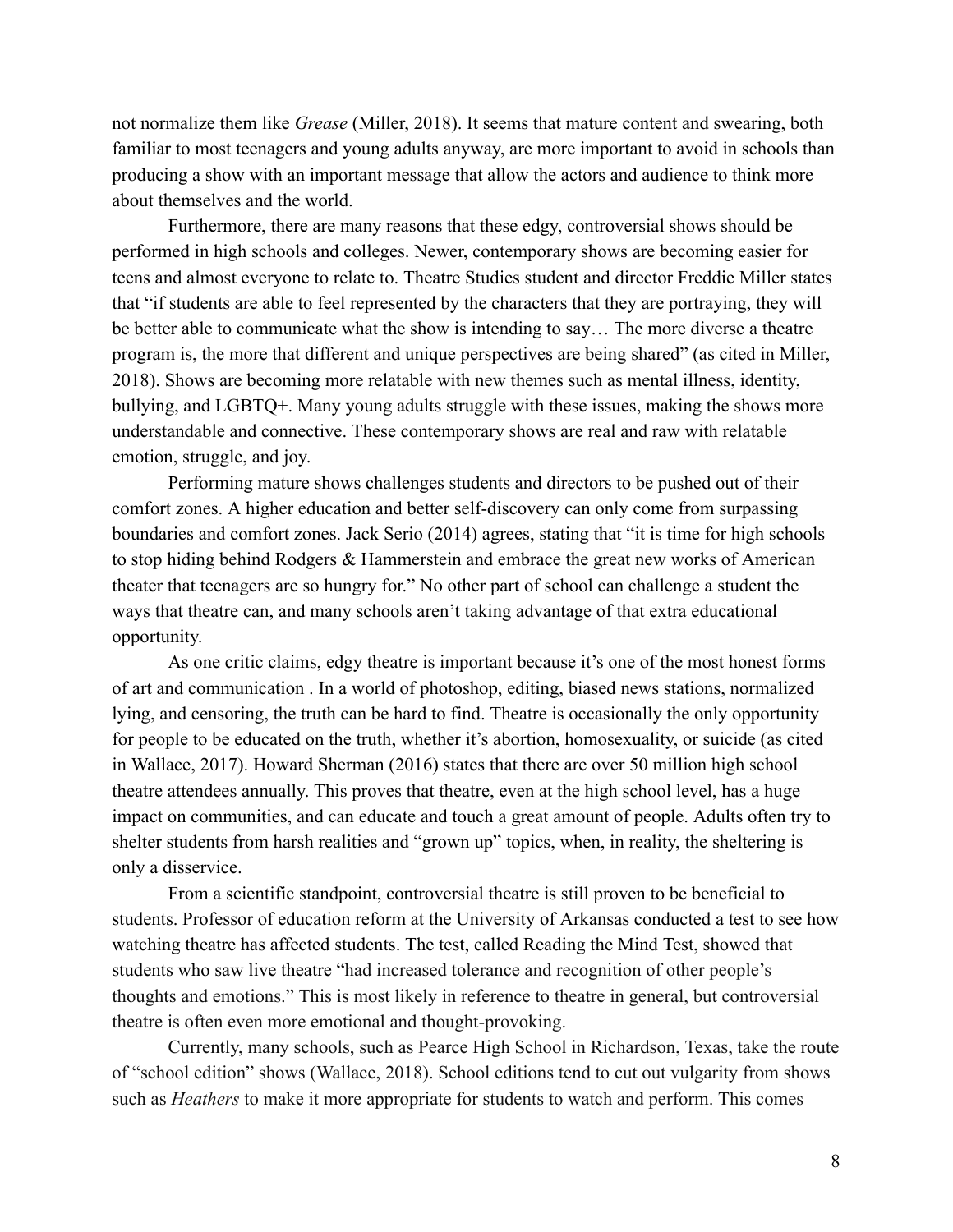with many pros and cons, but the cons seem to outweigh the pros. These revised editions allow students to perform edgier shows while keeping parents and school boards happy, but at what cost? Revising shows unfortunately almost always waters down the story and impact, compromises artistic integrity, and removes important themes. High-impact shows like *Heathers* also lose impact on the audience and actors, and are less challenging developmentally, emotionally, and educationally. While revising shows is not the best option in my opinion, beggars can't always be choosers.

When schools choose to avoid shows that address relevant, necessary topics such as abuse, sex, and identity, they are depriving students of a complete, fulfilling education. Shows like Spring Awakening, Fun Home, Heathers, Rent, Next to Normal, and Dogfight are important for young adults to discuss and perform because they challenge actors and audience members with new ideas and perspectives, and create discussions that no other subject can in a safe environment that cultivates emotion and connection. The time has come to stop compromising important, relevant, relatable theatre for mature topics that should be discussed by young adults anyway and a few swear words that are more than common in high schools.

## References

- Lechtenberg, K. (2018, July 10). "Spring Awakening," "Rise," and what's "appropriate": a conversation with my daughter. *American Library Association*. Retrieved March 6, 2019, from https://www.oif.ala.org/oif/?p=14867
- Miller, F. (2018, December 10). Censorship in high school theatre. *The Odyssey*. Retrieved March 4, 2019, from https://www.theodysseyonline.com/censorship-in-theatre
- Serio, J. (2014, January 2). Taking the drama out of high school. *Howlround Theatre Commons.* Retrieved March 6, 2019, from https://howlround.com/taking-drama-out-high-school
- Sherman, H. (2016, January 6). Who cares about censorship on school stages? *American Theatre.* Retrieved March 6, 2019, from https://www.americantheatre.org/2015/01/06/why-i-care-about-censorship-on-school-sta ges/.
- Strauss, V. (2017, December 7). The school play is about what!? Controversy on stage and why it matters. The Washington Post. Retrieved March 4, 2019, from https://www.washingtonpost.com/news/answer-sheet/wp/2017/12/07/the-school-play-is-a bout-what-controversy-on-stage-and-why-it-matters/?utm\_term=.dbbd6300a723
- Wallace, K. (2017, August 8). Why it's important for high schoolers to perform *Spring Awakening, Heathers, and more. Playbill. Retrieved March 6, 2019, from* http://www.playbill.com/article/why-its-important-for-high-schoolers-to-perform-springawakening-heathers-and-more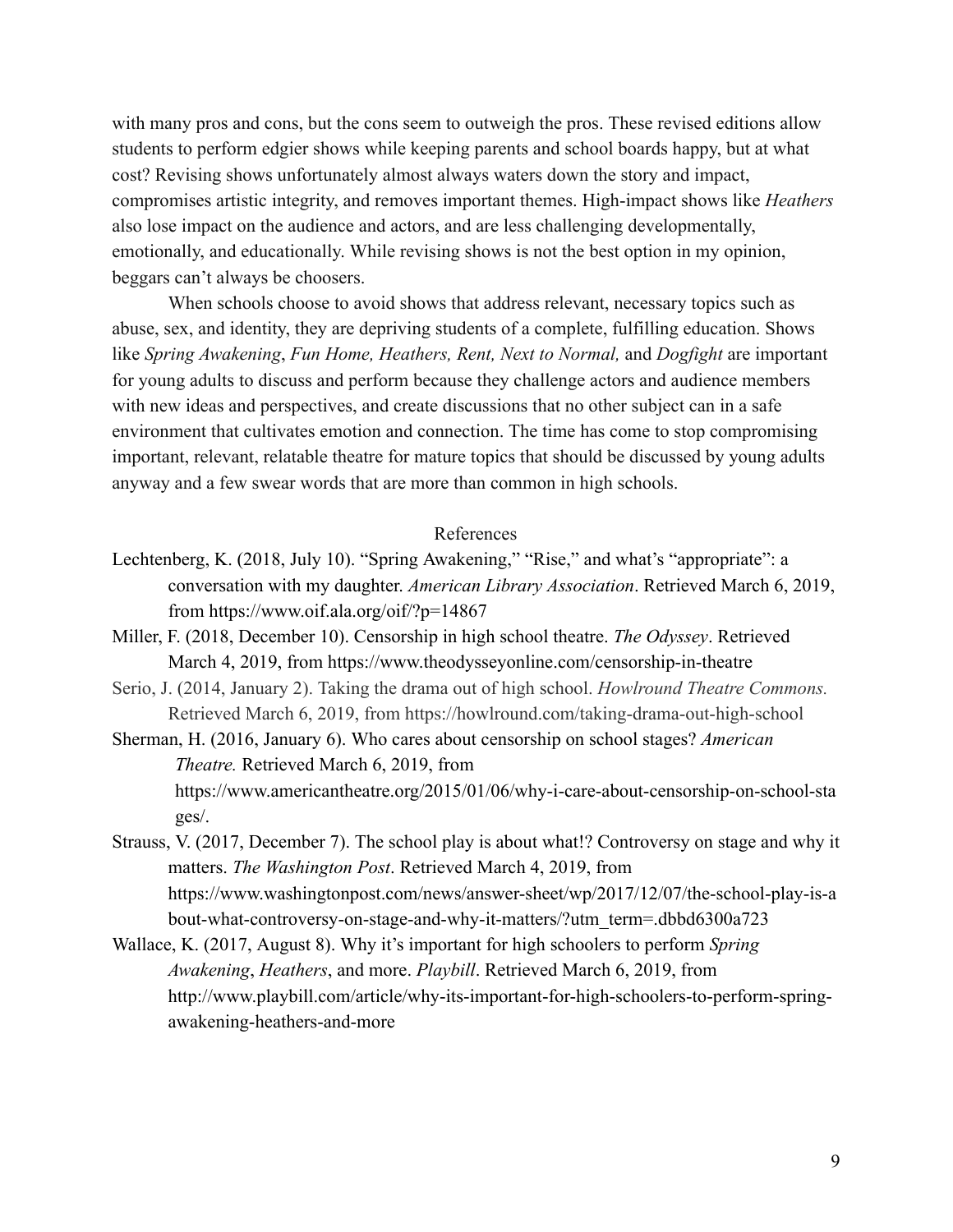The Effects of Short Staffing in the Nursing Practice

Christina Williams

Anderson University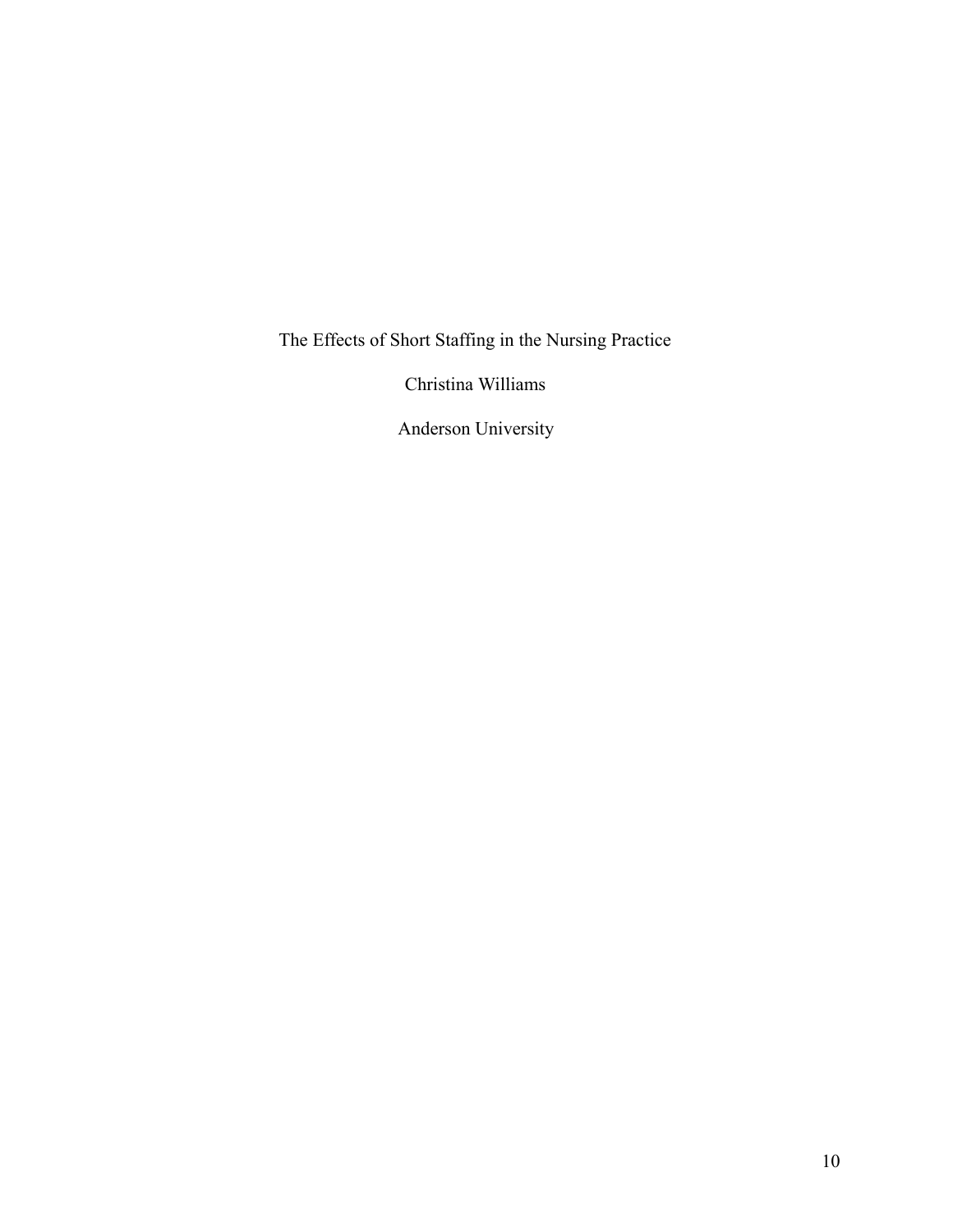The Effects of Short Staffing In the Nursing Practice

# **Introduction**

"Hospitals with low nurse staffing levels tend to have higher rates of poor patient outcomes such as pneumonia, shock, cardiac arrest, and urinary tract infections..." (Stanton, 2004). Nursing is a common profession that many people who are attracted to the medical field choose to pursue. Nurses have been around for a long time because as long as people have been getting sick and hurt, there has been a need for someone to take care of them. However, nursing as a formal profession has not been around for a *long* time. Most people recognize the beginning of nursing with Florence Nightingale. In the time periods prior to the 1900's, nursing was not a sought after profession, so Nightingale surprised the world when she chose to leave her wealthy family and become a nurse. However, this is exactly what the world needed. The world needed someone to put themselves in a profession that was looked down upon in order to better society. She put her skills to the test during the Crimean War, taking care of soldiers when they were injured. She made sure the hospital was sanitized, and she stayed awake during all hours of the night, taking care of the soldiers and making sure their needs were met. This was the beginning of patient care by a nurse. It was the start to making nursing a distinct profession about care of a patient (Buhler-Wilkerson  $& D$ 'Antonio, 2019).

In the beginning of the profession, people were not marking down the history of the practice thus creating a crisis of identity for nursing (Hallett  $&$  Fealy, 2015). This identity crisis is no longer a large ordeal, as the profession has become very formalized. With around 2.9 million registered nurses worldwide, the nursing profession has gained credibility as one of the most respected medical professions. As the respect for nursing grows, the demand for more nurses increases. This is mainly due to the increase of medical technology because the more technology we have, the more people will need the care of a nurse (Buhler-Wilkerson  $&$ D'Antonio, 2019). However, as the demand for nurses increases, the number of nurses has not. This has lead to short staffing in hospitals which has many various effects on nurses. This leads me to believe that short staffing has a largely negative effect on the nursing practice.

#### **Methods**

In order to create and gather primary information regarding short staffing in the nursing profession, I conducted two interviews. For both of the people I interviewed, I could not find a time that worked for both parties, so in both instances we decided to just do the interview over email. This was actually very beneficial because I feel like I got more detailed answers because the respondents could respond whenever was convenient for them. They were not tied down to answering everything on the spot and in person. The two people I interviewed have worked or are currently working in the medical field, but they both had somewhat different experiences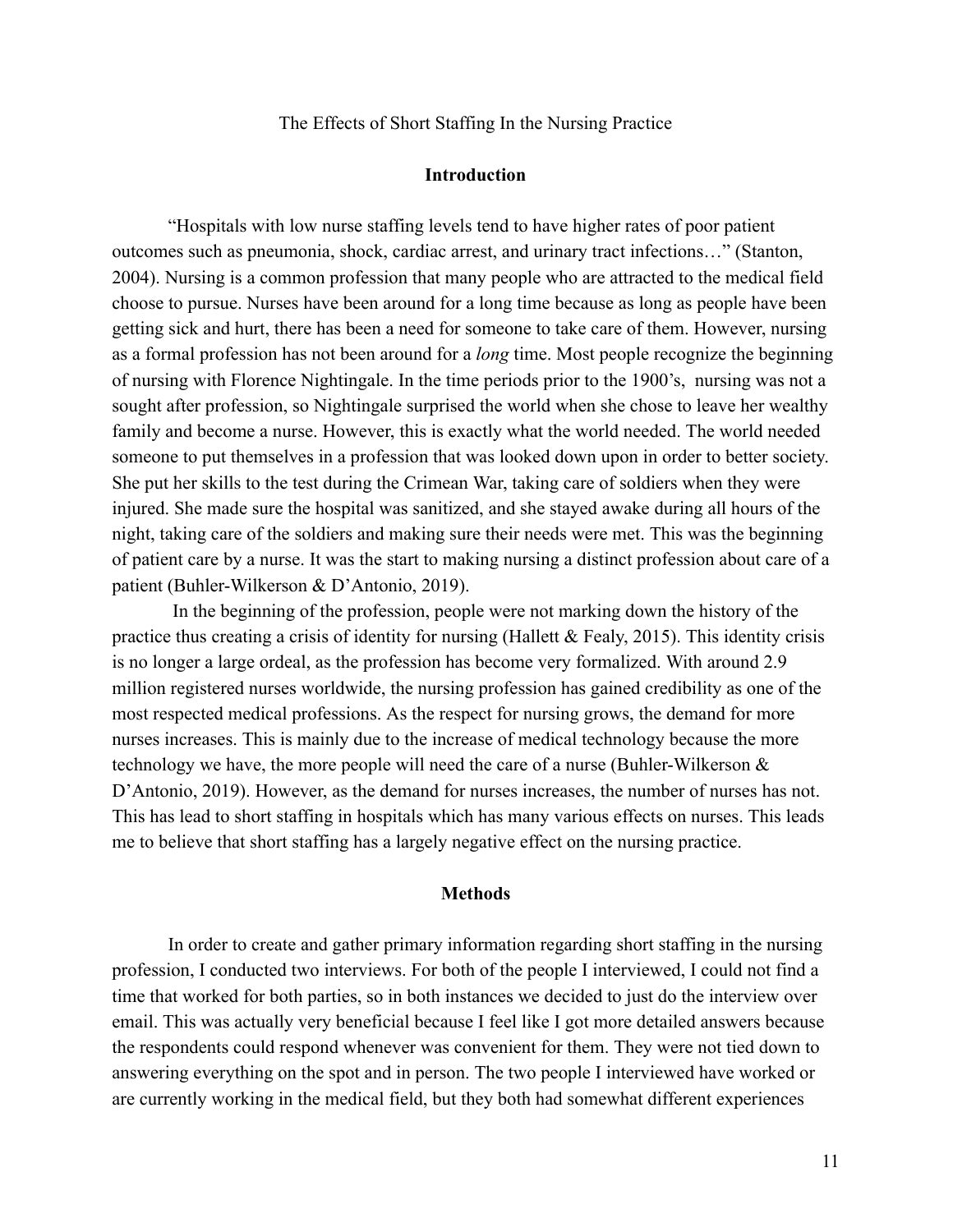when it came to the nursing profession. However, they both shared common ground when it came to their opinions on the topic at hand.

The first interview that I conducted was with Sadie Martin, a BSN who works on an intermediate ICU. She also works as a resource nurse, otherwise known as an ADT. In this position she dealt with the admission, discharge, and transfers of patients. She has worked in this position for two years, which means she is very in tune to modern nursing and current problems that nurses face. The second interview that I conducted was with Kayla Warren, who is a CNA, or certified nursing assistant. Kayla was not a full-time nurse, because she is my age and in college, but she was a CNA, which meant that she was in the world of medicine and nursing and faced a lot of the challenges and problems that a BSN like Sadie would. Kayla worked as a CNA for two years, so similar to Mrs. Martin, she knows a lot about the current challenges that nurses face on a daily basis, considering that she worked directly with patients, nurses, and doctors.

#### **Results**

My results from my primary research showed that nurses are extremely effected in a negative way by short staffing. Short staffing affects everything from the morale of a nurse and nursing team, to the individual career of a nurse, and even the patient's overall health and eventual outcome. Short staffing has tremendously hurt the nursing profession. When reviewing my findings, I feel as if it would be beneficial to focus on where this problem stems from, how it affects the individual nurse, and how it affects the patients.

Since the two people I interviewed were from two different areas of the nursing profession, they had somewhat different ideas as to where the issue of short staffing came from. For Mrs. Martin, a nurse who works directly in a hospital, she believes that the cause of short staffing is due to hospitals as a whole trying to cut down their costs because if they hire fewer nurses then they don't have to pay as many nurses to work. On the other hand, Ms. Warren, who worked in a nursing home, believed that the root of short staffing was due to former CNAs and nurses retiring and then the nursing home failing to get people to take their position.

Both individuals that I interviewed were very passionate when it came to the idea of short staffing affecting the individual nurse. For starters, Mrs. Martin mentioned that being short staffed at work was something that she experiences nearly every shift. She described it as frustrating. Additionally, she mentioned that the nurses become very exhausted from working so much that they are not willing to pick up extra shifts. She even mentioned, "Often, I have to choose between two important tasks simply because I don't have time to do everything" (personal communication, 2019). Additionally, Ms. Warren also commented on the fact that short staffing was not an ideal situation to be working in. She said that working in an environment with a lack of staff was very stressful, and she provided an example of how a lack of one or two nurses could hurt the rest of the staff tremendously: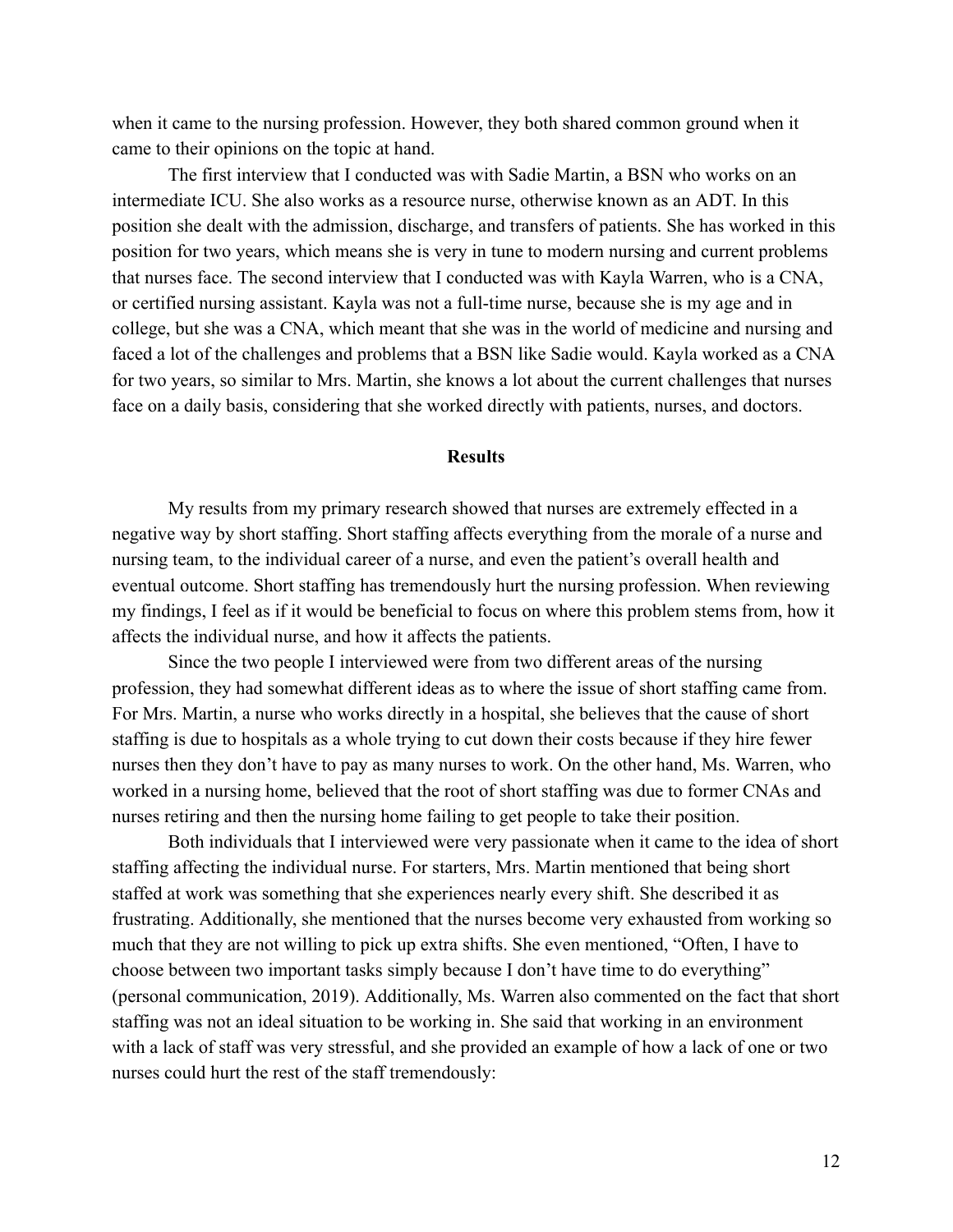If the first shift nurse didn't get all her medication passed at lunch, she might ask the second shift nurse to help her out. When the second shift nurse is finished helping her pass her meds, she finally gets to start on her tasks for the day. And it continues from there. Now if there was an extra nurse on duty, then they could've easily split up the patients that needed the meds at lunch and tag-teamed at passing them to get done quicker. (Kayla Warren, personal communication, 2019)

However, I learned that it does not end there. Short staffing in hospitals does not just affect nurses, but patients as well. Mrs. Martin mentioned on this topic:

Patients are definitely at risk of all sorts of problems due to short staffing. Pressure ulcers because nobody available to turn them, malnutrition because nobody available to feed a total care, late medications because a nurse too busy with someone else, not getting proper education at discharge.... (Sadie Martin, personal communication, 2019)

This presents itself not only in hospitals but in other medical settings as well as I learned with my interview with Ms. Williams. She further added to this idea by reiterating that short staffing "[Does not allow patients to] get the adequate care they deserve."

# **Discussion**

Nurses are a vital part to a patient's experience in a hospital or general healthcare experience. However, I have found my hypothesis to be true: short staffing has a largely negative effect on the nursing practice. What worries me most about short staffing is, as bad as it sounds, not the nurses or their mental health, but the patients. They are suffering due to hospitals wanting to save a few dollars or at other places where a nurse would work, failing to replace retired employees. I am certain that there are things that need to be done to change this and how this is played out in the medical field, but as Ms. Martin stated, "I'm not sure what the magic number is, but having less patient load would certainly reduce the chances of causing harm to patients" (personal communication, 2019). There is a problem but, also obviously hospitals are either not paying attention to the problem or they just don't really care about it. Either way is terribly saddening and frightening. Every person goes to the doctor. It is very troubling to think that just because a hospital wants to save money or fails to hire new employees your life could be at risk. However, unless something changes soon this is the awful truth.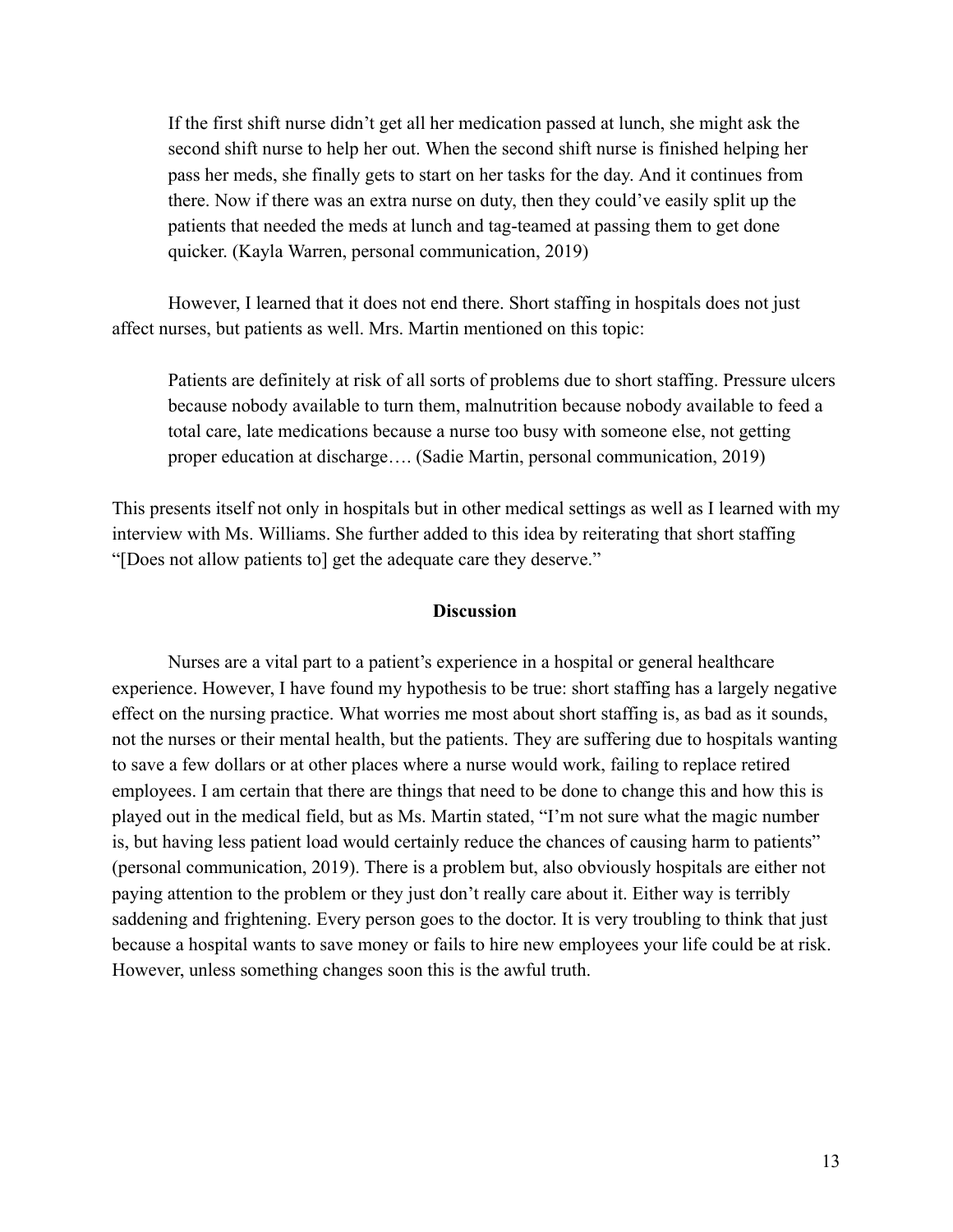## **Conclusion**

Nursing is a profession that requires patience, courage, mental stability, and an ability to juggle many things at once. However, recently, nurses are being pushed to the limits of what they are able to do and handle in a shift. Due to hospitals wanting to either cut costs or other healthcare facilities failing to hire new employees when old ones retire, nurses are chronically short staffed. Short staffing has a negative effect on all who are involved. It hurts the morale of the nurses, it hurts the performance of the individual nurse, and what might be most important of all, it hurts the patients. Nurse-to-patient ratios should be re-evaluated and this problem needs to be taken seriously and looked at with close consideration because it is frustrating many nurses to the point of not even wanting to work due to stress. Every person deserves to have a nurse's complete attention and care, but when nurses are faced with a short staff, they are sometimes unable to provide that care to those who need it. Everyone deserves care, especially in a medical field, so why is more attention not being brought to this? Nurses need more help, and if they don't get it soon, the public will see long lasting, drastic effects that short staffing has on the nursing practice.

## **References**

Buhler-Wilkerson, K., & D'Antonio, P. (2019, January 16). Nursing Medical Profession. Retrieved March 14, 2019, from https://www.britannica.com/science/nursing Hallett, C., & Fealy, G. (2015). Introduction: Histories of nursing practice. In Feally, G., Hallet. C., & Dietz, S. (Eds.), *Histories of nursing practice* (pp. 1-18). Manchester University Press. Retrieved from http://www.jstor.org/stable/j.ctt18dzr2g.5 Stanton, M. W., M.A. (2004, March). Hospital Nurse Staffing and Quality of Care. *Research in* Action, (14). Retrieved March 14, 2019, from

<https://permanent.access.gpo.gov/LPS91827/nursestaff.pdf>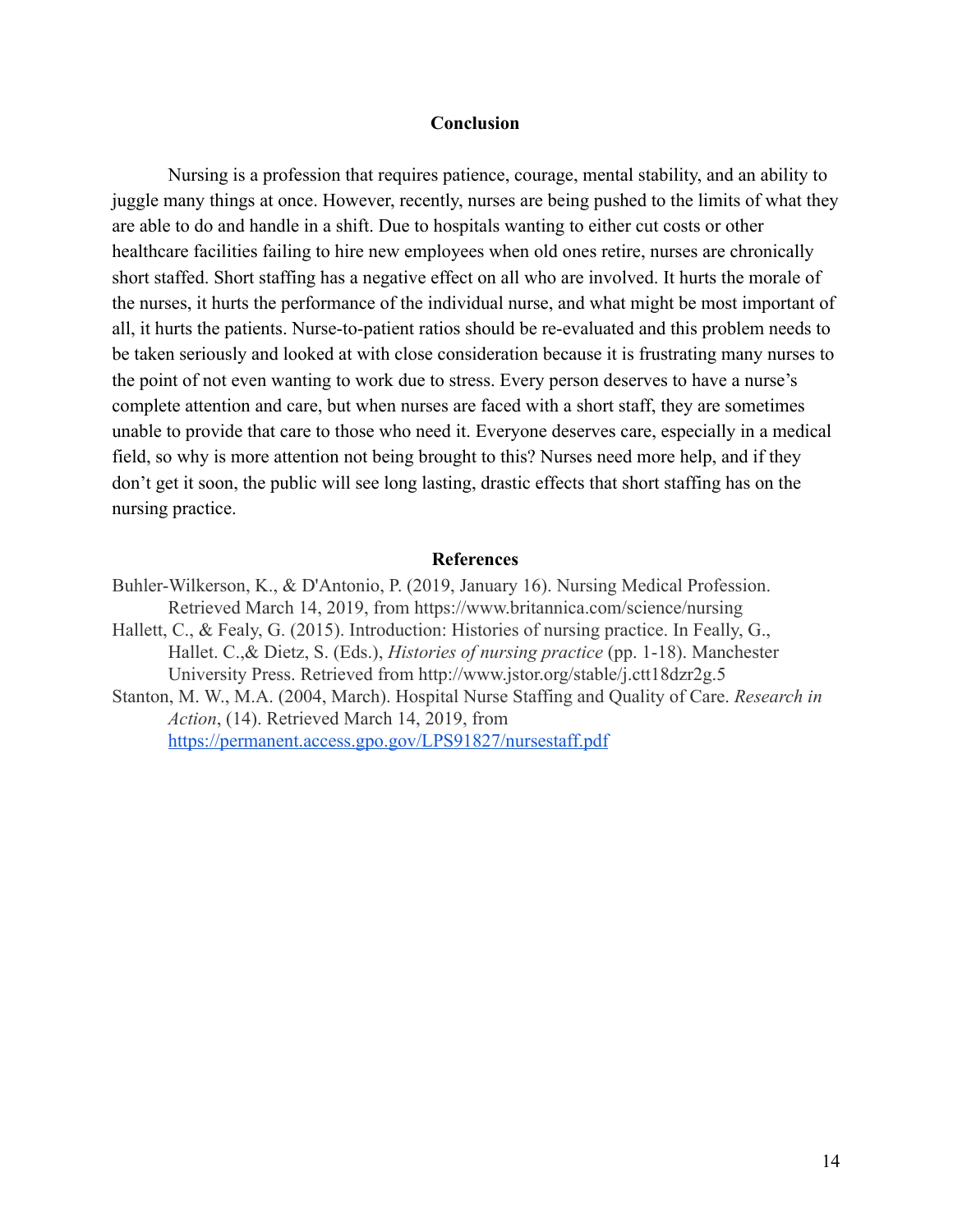Youselie Joseph **ENGL 1120** Archival essay 29 April, 2019

Criticism from the Church Concerning Anderson College

Marcus Garvey, a political leader once said, "A people without the knowledge of their past history, origin, and culture is like a tree without roots." Although some students at Anderson University know about the first President John Morrison, they do not know the struggle that he went through to make sure that this institution remained a college. Most leaders of new organizations are always under high criticism, and President John Morrison was no different.

Anderson Bible Training School (ABTS) was established in 1917 by the Church of God. Its original purpose was not to become a college but to train ministers for the church. Even before the school was established there had been different views on there being a school. According to Sarah Blake, a student of the school of theology at what is now Anderson University, most in the Church of God movement view higher education in a negative light; they associate higher education with secularism. Attitudes toward education only changed when the need came for younger ministers to be better prepared to serve the people. They needed to be better educated. John Morrison, a pastor of a church in Colorado at the time, was all for education. He argued that "while it was true that God used people in spite of a lack of education, a pastor who reads good books is 'blessed'" (Blake). Morrison's well thought out idea earned him the title of "principal", the same position which has since been titled president, of Anderson Bible Training School in 1917.

By the 1930s, when ABTS became Anderson College, still under President Morrison, some within the church wanted the college to either return to being ABTS or for it to be completely eliminated. The college and Morrison were under high criticism not only by outsiders but by people within the Church of God movement itself. A letter now preserved in the university archives expresses exactly what one of these critics within the church felt about the college. The letter was written by an anonymous person concerning a picture which was enclosed with the letter. The picture was most likely taken from a brochure or pamphlet advertising student life at Anderson College. In the photograph, a male student is standing on a step with three female students sitting on the step beside him. All of them are looking to one side. The author of the letter took offense to the student dress code in the picture because he believed the girls were dressed "immodestly" and he assumed that the young man turned his head away to avoid temptation. The artifact is evidence that some in the church still believed they had influence within Anderson College even if it was no longer a Bible school. The writer most likely believed that his opinion should be taken seriously. In the letter, although he or she misquoted the passage, the writer references John 12:48: "the Word that I have spoken shall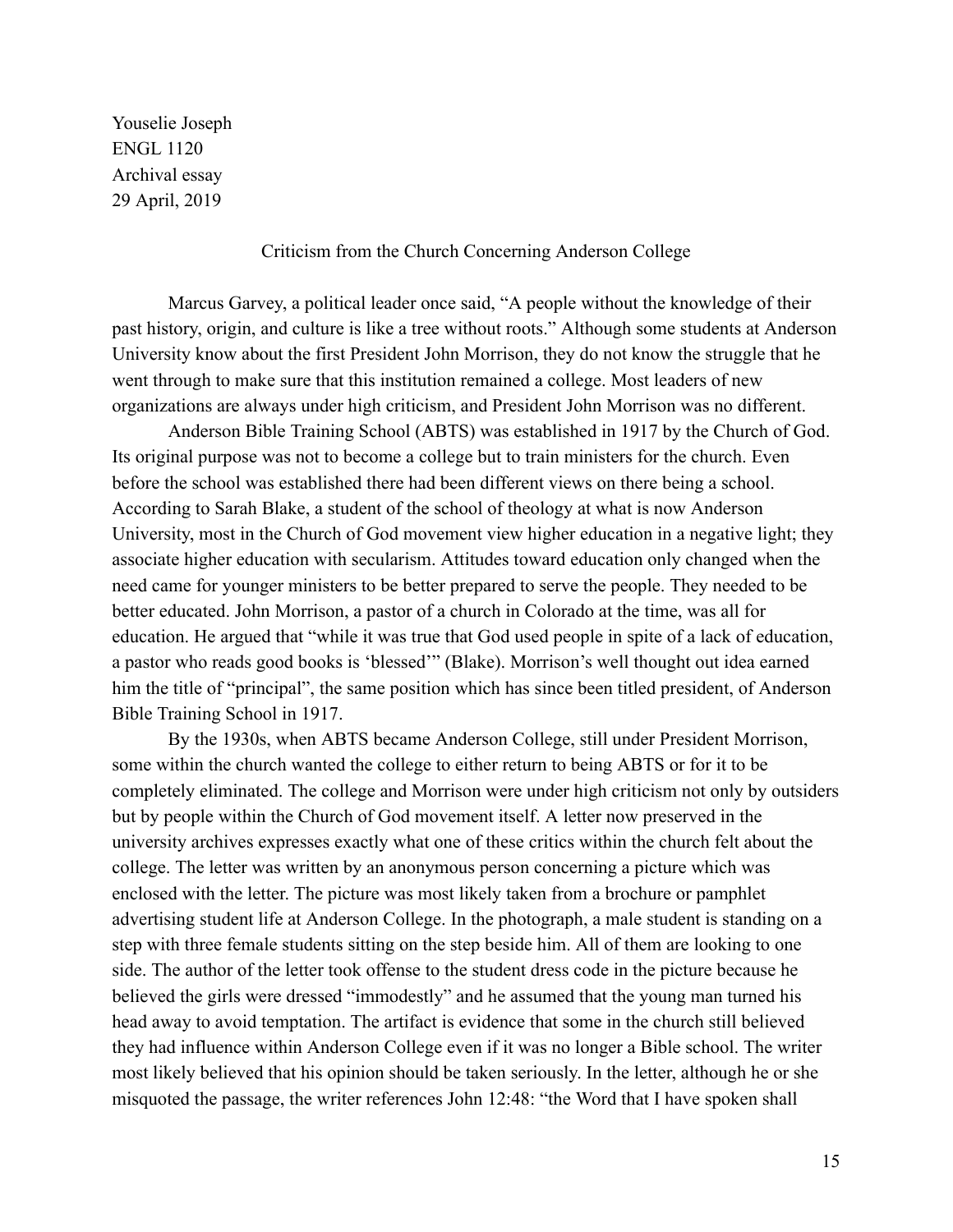judge" (Handwritten Letter). The actual verse states, "There is a judge for the one who rejects me and does not accept my words; the very words I have spoken will condemn them at the last day" (NIV). By the tone of the letter, one can assume that this person was among those people who were disapproving of Anderson College. During the 1930s, when this letter came to President Morrison, it most likely came as no surprise because he was already under severe censure. The person's views of the college were most likely shaped by the controversies surrounding Anderson College and the institution's ongoing conflicts with the church.

One controversy paving the way for several Anderson College critics to emerge from within the church was the Ohio resolution. According to Merle D. Stege, author of *The Desk as Altar* and a professor of historical theology at Anderson University, in 1929 the church of God ministers in Ohio called a mid-winter assembly, as was traditional, during which time a young man asked the assembly, "whether Anderson College was a good place for a ministerial education" (80). The answer for most of the community, including some previous Anderson College students, was negative and the floor was open for the further denunciation of Anderson College. The critics believed that "the future of the church of God could be secured by eliminating the undergraduate curriculum" (Strege 81). It became obvious that the Ohio ministers wanted to tie Anderson College to the Church of God movement theology as it was with ABTS. Since Morrison would not comply with the demand that the college be returned to a Bible school (he saw education as an advancement for young people in the church), most of these Ohio ministers called for him to be replaced with someone more amenable to the cause (Strege 84). Fortunately, this conflict was eventually resolved.

While the letter author was disapproving of Anderson College, it was not because he wanted the undergraduate curriculum to end. His stance was very apparent in the sentence, "I would not want to send any of my young people to go to a school with such a picture to represent this school" (Handwritten Letter). Because of the length of the female student skirt in the picture, the author believed that the school had a very immodest dress code that did not follow the Church of God Doctrine. After the Ohio resolution controversy, he most likely saw an opportunity to add his own criticism of the school. Even though when Anderson College was first established, a student-council was created by the Church of God to administer "Rules of General Conduct," which included the enforcement of a conservative student dress code, the anonymous author found fault in the apparel (Strege 116). Near the end of the letter, the anonymous author exclaimed, "Wake up Church of God" (Handwritten Letter). From this quote, one can assume that he was a part of the Church of God. One can also assume that this person was hostile toward the institution when he addressed himself as a friend of God and then posed the question "What am I to you?" in reference to the school.

One thing that this letter reveals about Anderson University is that when it was first established, the school, received criticism from all sides, even from the church that laid its foundations. This artifact is important because one can learn that leaders, no matter how important their project is, will always be questioned by others, if not from the outside then from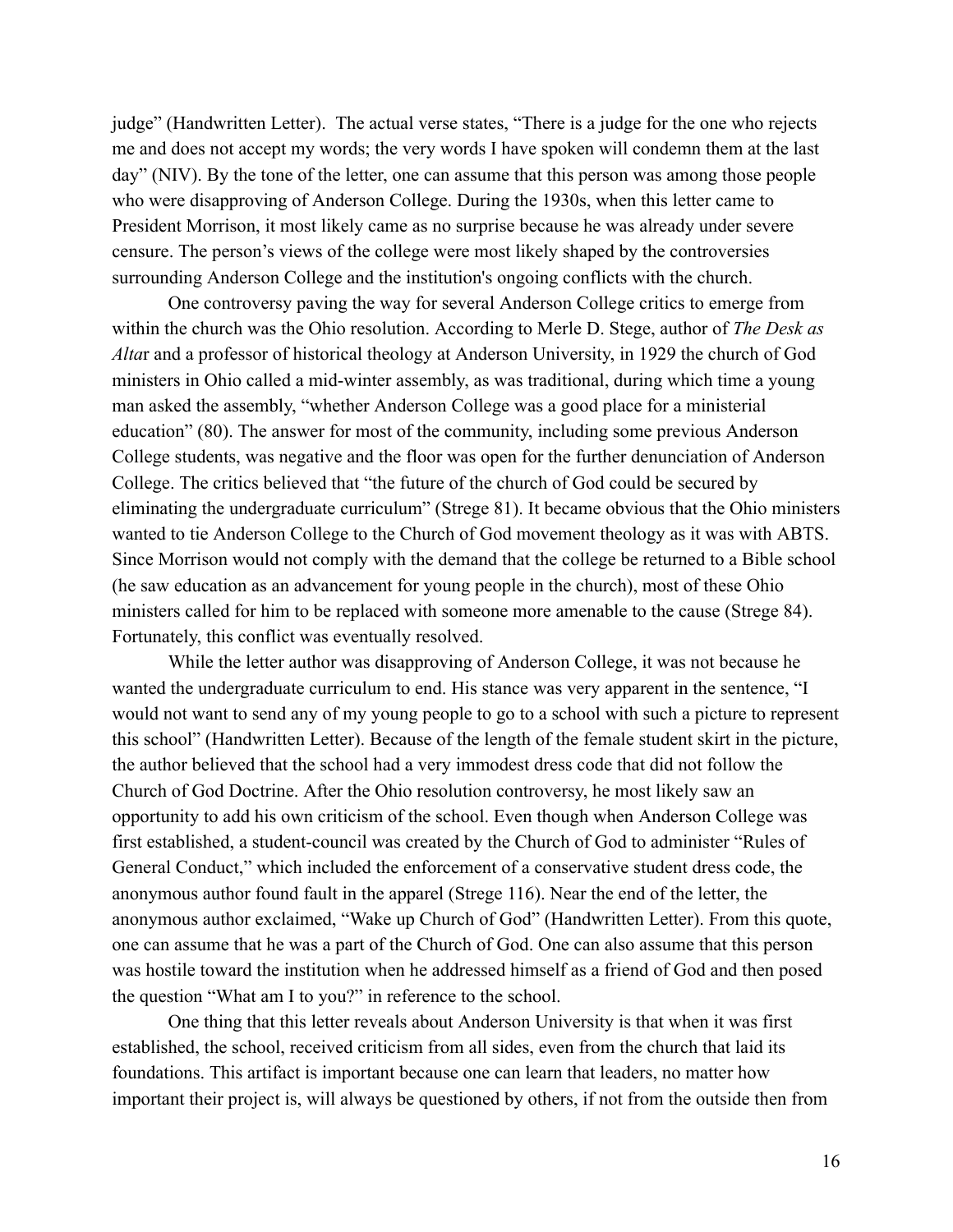the members of their own organization. Since society is always pushing young people to be leaders of tomorrow, young people should also learn how to take criticism while learning to be leaders. Leaders cannot please everybody; they will always experience conflict with the people they are trying to lead.

# Works Cited

- Blake, Sarah J. "Controversies in the History of Anderson University A Review with Applications for the Church of God and Its Colleges." Anderson University School of Theology. 2009, pp.1-27. Accessed 13 April 2019.
- Strege, Merle D. The Desk as Altar: The Centennial History of Anderson University. Anderson University Press, 2016.
- Handwritten Letter with Picture Included. Administrative records. John Morrison papers-correspondence. Anderson University and Church of God Archives, Anderson University Nicholson Library, Anderson Indiana. 29 Mar 2019.
- The Holy Bible, New International Version. Grand Rapids: Zondervan House, 1984. Print.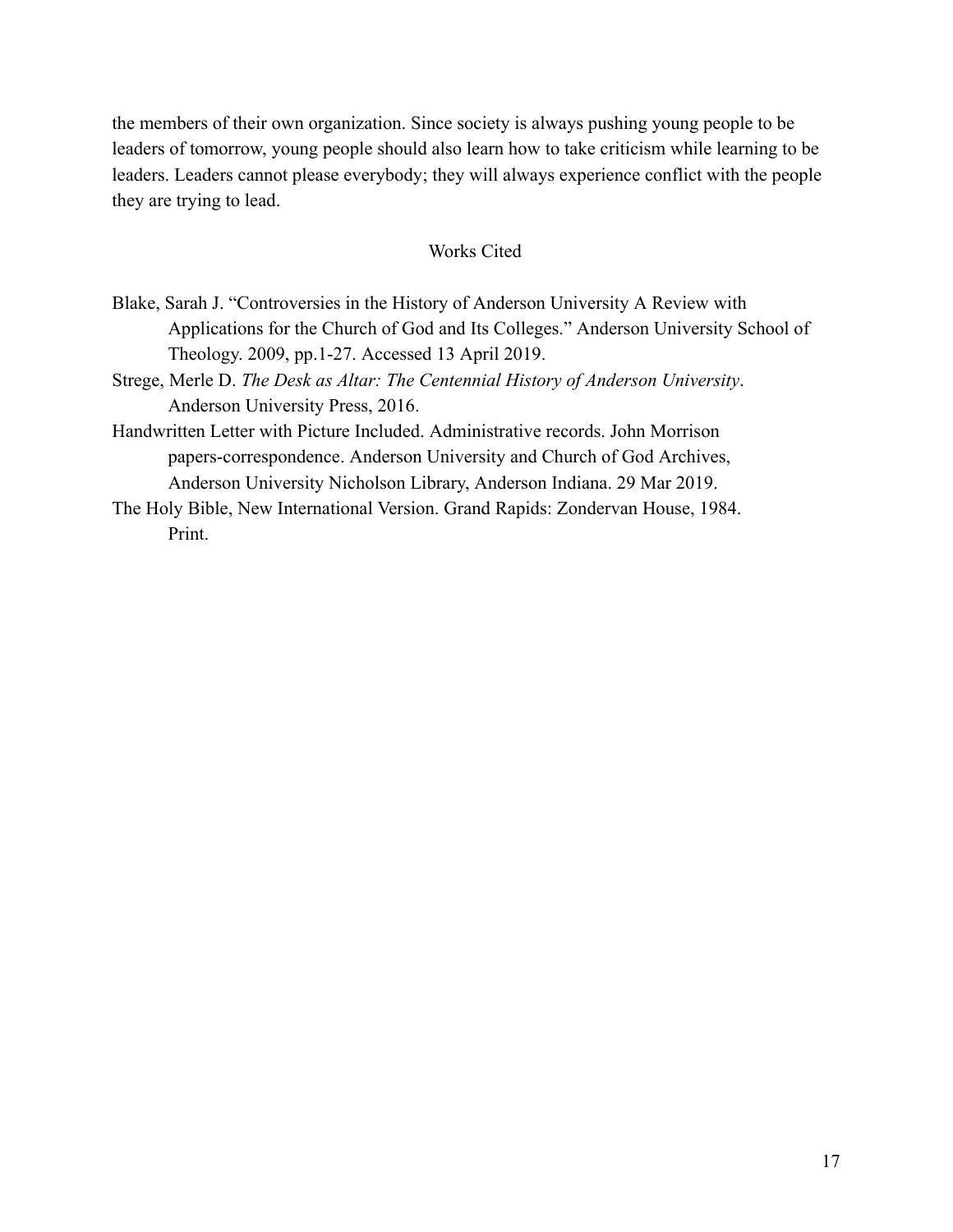Understaffed Nurses:

Who Suffers the Most from Understaffed Nursing?

Melinda Surface

Anderson University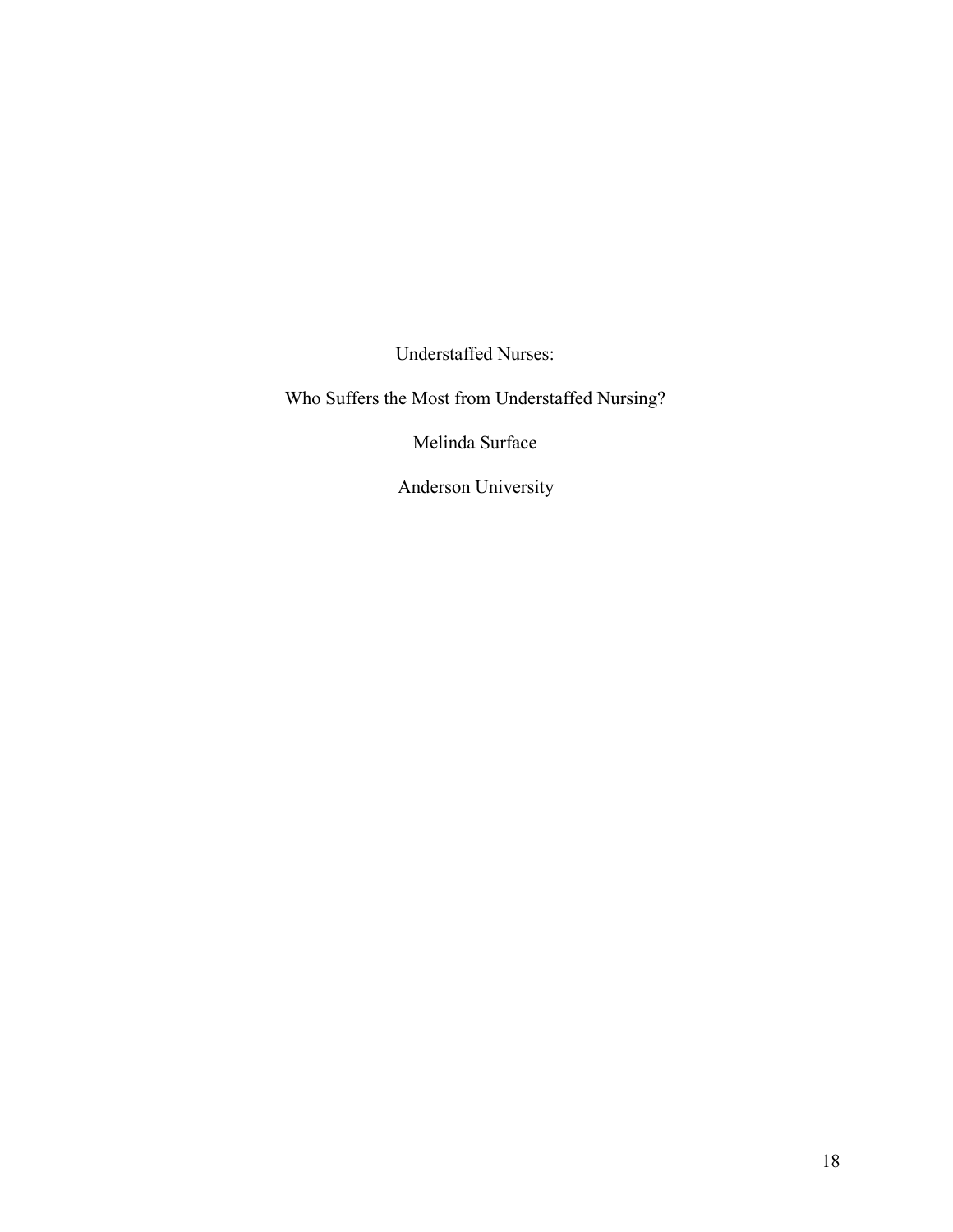Understaffed Nurses: Who Suffers the Most from Understaffed Nursing?

# **Introduction**

"Inadequate nursing staff levels of experienced Registered Nurses (RNs) have been linked to higher rates of patient falls, infections, medication errors and even death" (Carlson, 2017). In this paper, the description of burnout, compassion fatigue and the similarities between them will be discussed. The interventions of work-directed, person-directed, and combined interventions as well as survey results will be examined. An overview of transformational leadership will be reviewed and analyzed. Lastly, the nurses' role of leadership in point of care will be discussed in regard to burnout and compassion fatigue. Nursing students need to have greater understanding and awareness of these effects in hopes to maintain a high level of clinical performance.

Nurses are thought to be nurturing and sympathetic professionals who are crucial to a quality and healthy life. Individuals, families, and sometimes even an entire community will lean on a nurse for support, healing, education, and assistance during a time of physical, emotional and spiritual suffering. Nurses are experts at juggling tasks and putting the needs of others before themselves on a daily basis. In fact, some of the key traits a nurse holds are compassion, empathy, supportive, and loving towards their patients and the families of their patients. Sadly however, these are often the first traits to be lost when a nurse is fighting nursing burnout, according to Sean P. Clarke (2015), a research nurse from the University of Pennsylvania School of Nursing.

Many nurses face the issue of understaffing throughout their daily jobs, causing them too heavy of a workload during one shift. When a hospital unit or any other medical facility is understaffed not only do the nurses get burnt out, but the patients will not receive the care that they need to reach their maximum health, they also don't receive the care that they deserve. The nurse to patient ratio is an aspect that gets overlooked in many facilities; unfortunately, this can lead to many errors that can end in a fatality. Identifying and maintaining the appropriate number of mixed nursing staff, Registered Nurses (RN), Licensed Practical Nurses (LPN), and Certified Nursing Assistant  $(CNA)$ , is critical to the delivery of quality patient care. In the words of Jannson, Hannu, and Tero (2019), "Lower nurse staffing and increased nursing workload are associated with ventilator-associated pneumonia and mortality, demonstrating that adequate staffing is a prerequisite for the availability and quality of critical care services" (p. 257). There have been studies revealing a link between a low level of experienced RN staffing with higher rates of negative patient outcomes. A lower nurse- to- patient ratio would likely improve the nurses' working conditions, decreasing the risk of errors to patients. It would also help lower the severity of nursing burn out, and help in the care and healing of patients.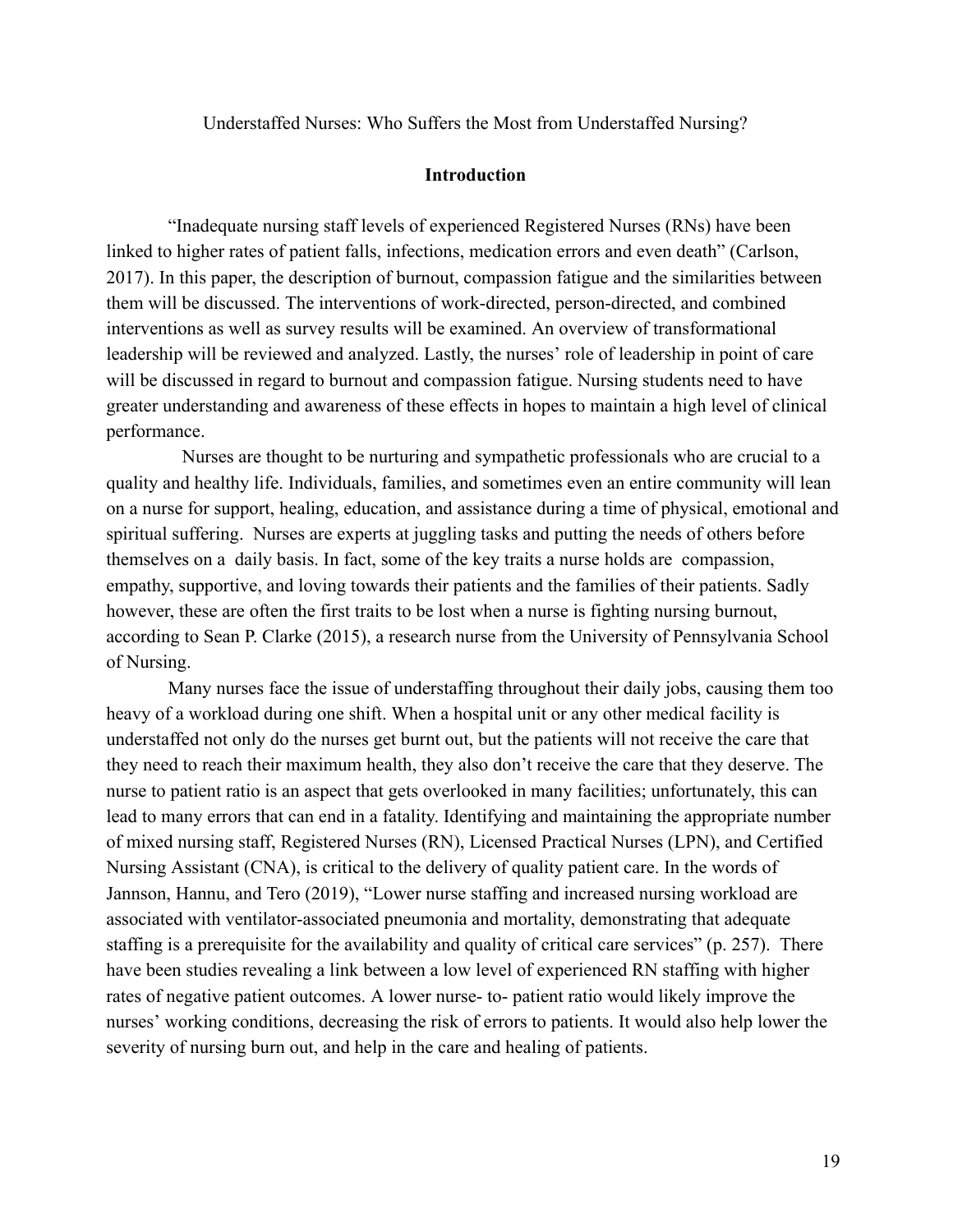#### **Methods**

To gather primary information from the people who deal with this problem first- hand. I set up and conducted a survey and two interviews. My interviewees included, Professor Tracie Lawson (RN) and Melanie Smith (LPN), both have worked within the medical field for many years. I sent a survey to 3 women currently working in the medical field. Firstly, was Sharon Morris who currently works as a Certified Nursing Assistant at Miller's Merry Manor in Hartford City, Indiana. Secondly. Hailey Smith, a Medical Assistant, and lastly Melanie Smith who currently is a Licensed Practical Nurse in the Pediatric Unit at Ball Memorial Hospital in Muncie Indiana, and also serves as the Assistant Nursing Coordinator for Ball State in connection with Ball Memorial Hospital. The survey questions were focused on the outcome of medical staff being understaffed. In the interviews I asked questions that allowed me to gain knowledge on how a few medical professionals were impacted by understaffing in their jobs, and if they see it affect the patients they were caring for.

## **Results**

With the survey I conducted, there were similar results with each individual. Each surveyee agreed that the level of staffing does affect the patient care given. All three agreed, when nurses are overworked, they are tired causing a greater risk for errors. Morris added that when nurses are overworked, patients do not get the individual time they need and deserve with their nurse.

My first interviewee was Nursing Professor Tracie Lawson. Lawson has worked in many different nursing settings throughout her time as a nurse. In summary Lawson stated that as a new nurse starting off her career in a med-surg unit, with a short orientation time, was very overwhelming and scary. With an average patient load of nine patients per one nurse and very little support from coworkers, it's very hard to give each patient the intense care that they deserve and need coming in and out of surgery. In my interview with Melanie Smith, who has a similar view as Lawson, she stated, "When you are understaffed as a nurse, your patients suffer." From the wrong medications being given or missing little things that turn into big things, to having a greater number of patient falls. Smith continues with saying she wishes the government would set a maximum nurse to patient ratio. "Thirty-two percent of nurses gave their hospital a poor or failing patient safety grade" (Carthon et al 2019, p. 233). One of the major reasons for this high amount of nurses giving a poor rating is because of the amount of patients they have to take care of, they don't feel as though they can give their patients the care they need or deserve. Being understaffed and taking on heavy and complicated caseloads, as a nurse you can quickly become burnt out. Nursing burnout also known as compassion fatigue is often a reason why nurses go from caring and compassionate to cold and harsh. Compassion fatigue can be described as losing the ability to nurture, empathize, and care for patients due to the physical,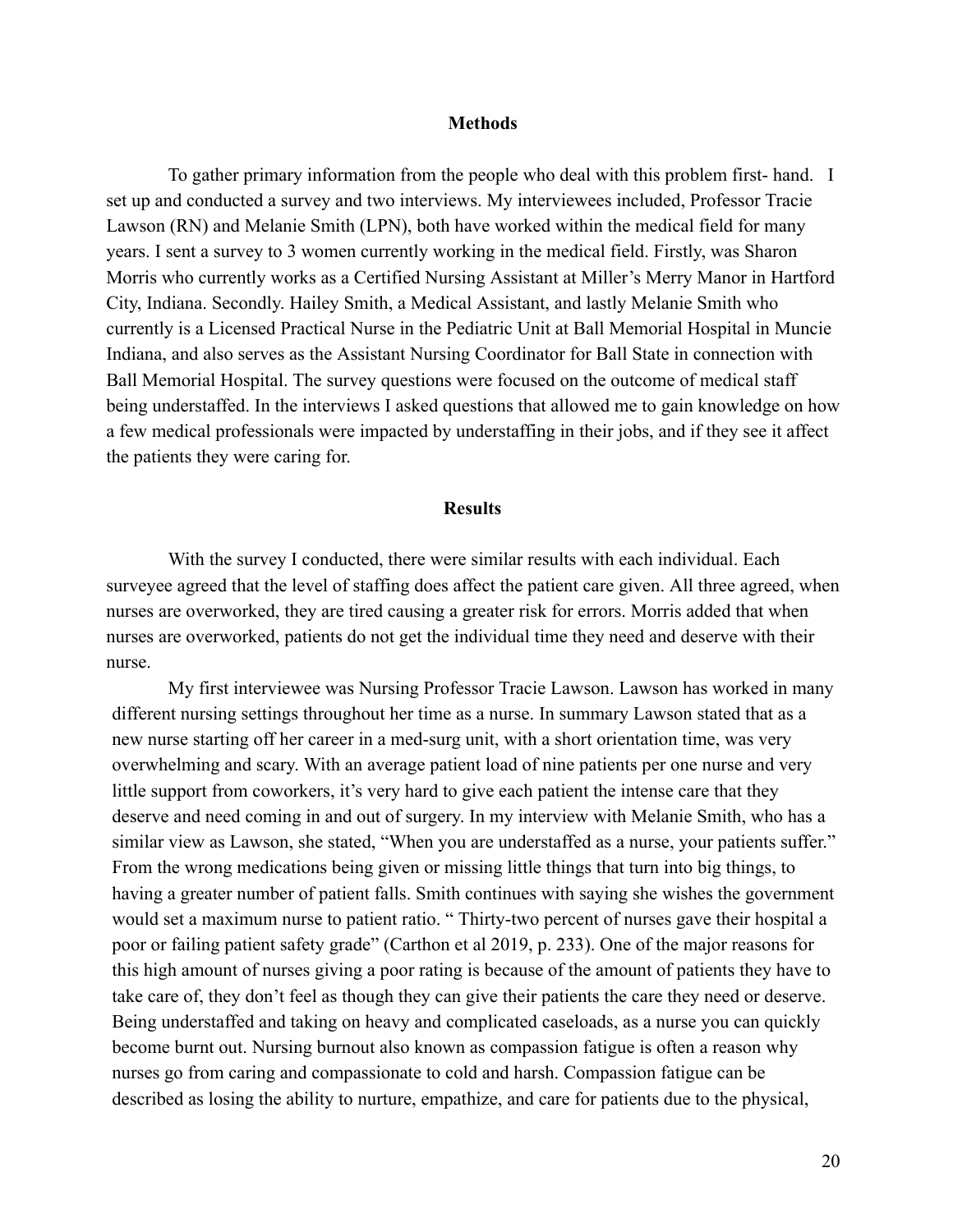emotional, and spiritual result of prolonged self-sacrifice and exposure to many trauma cases, especially when a new nurse is going from having an instructor by their side to being thrown right onto the floor with a heavy patient load, often with little to no orientation time (Smith). This can be extremely stressful for new workers. This high amount of stress at the beginning of their career takes a big impact on the nurse mentally, physically, and spiritually. This causes the nurse to rethink a lot of their decisions and many nurses change their career path.

# **Discussion**

As a student attending Anderson University pursuing a Bachelor's of Science in Nursing degree, I am dedicated to staying focused and organized, as I know those are two key factors in becoming a successful nurse in the future no matter what section I enter. I have no doubt that all nurses start their careers off that way; you have to be to make it through nursing school. It makes me very nervous knowing all nurses start out as caring, compassionate and committed nurses, but can quickly become burnout and loose the compassion they once had. Before entering Anderson University's nursing program I worked in many other fields of work. Due to this, I realize any work environment can have stressful aspects that can negatively affect an employee's performance. Oftentimes when employees are stressed, burnt out or dealing with compassion fatigue, their commitment to their job may begin to weaken and they may lose interest in quality job satisfaction. This is the reason many people quit their jobs and accept new positions in completely different fields; however, this is seen even more so and even quicker in nurses throughout all of the medical field. I believe all health care providers are at a major risk for compassion fatigue and burnout. Nurses are the leading caregiver for patients and the right hand for physicians. Physicians rely a lot on nurses and the jobs that they do. Nurses are empathetic and compassionate; it's a main trait of the profession, and seems to be the first lost when burn out sets in. When these two things are lost it becomes really hard to properly do their job in a way that allows the patients to still be taken care of really well. Since nurses are such caring individuals once they feel they have lost their empathy and compassion they realize that their patients deserve more, so they then decide to leave the medical field.

Nurses are experts at juggling tasks and putting the needs of others before themselves every day. There are many factors that can contribute to the development of burnout and compassion fatigue among nurses. Contributors include moral distress, emotional and spiritual demands created from increased workload, dealing with death, insufficient staff support, high patient acuity, and overcrowding. First year nurses can quickly develop burnout and could possibly be cut down if new nurses had a longer preceptor time, then gradually take on their own caseloads. Everybody has lots of comorbidities and lots and lots of different cases and as a new nurse, it's intimidating and often scary to be out on your own with little support, according to Lawson. The most important part of being a medical professional, is patient care. Patient care is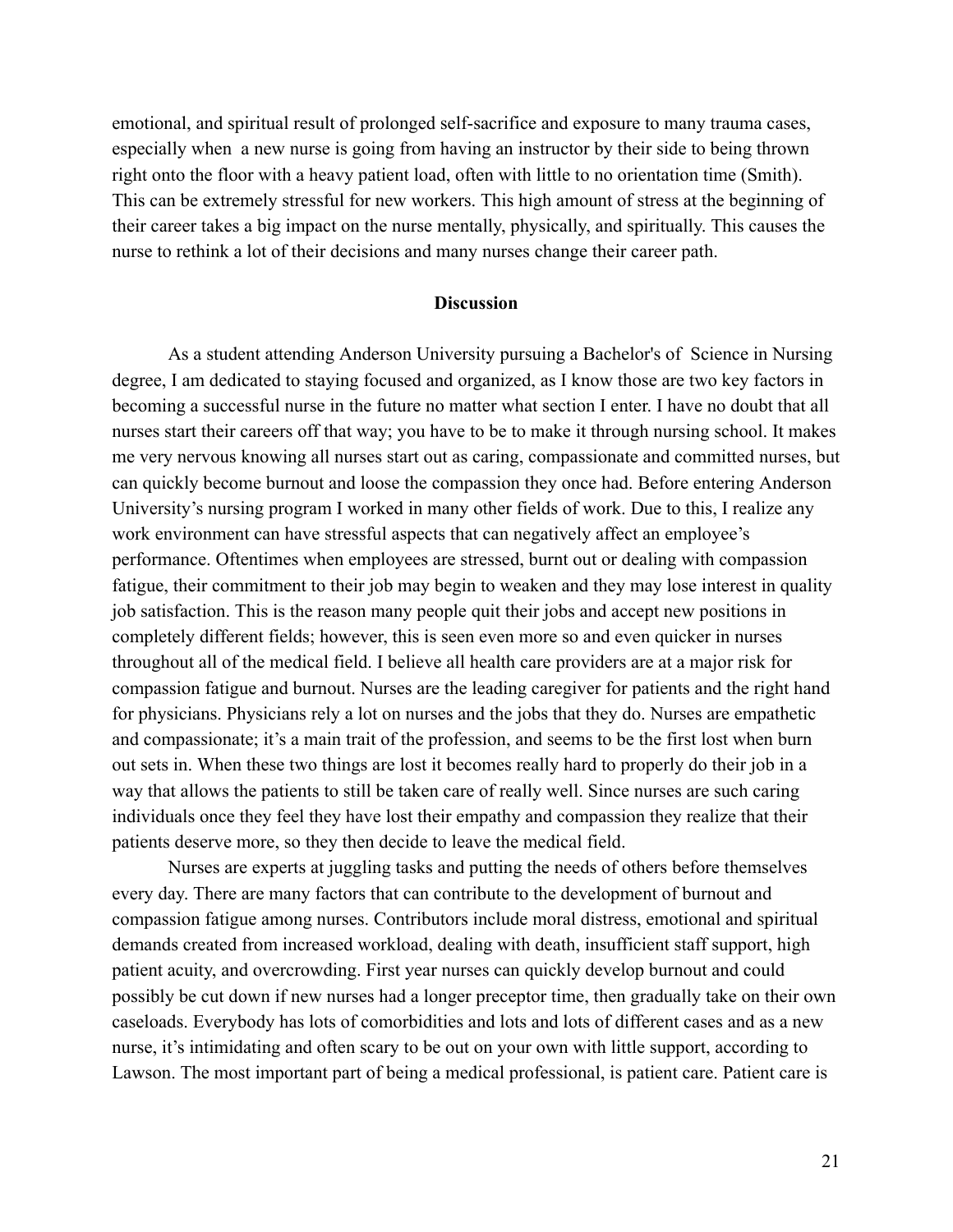what suffers. I feel there should be more done to improve the nurse working conditions and in return, patient care will improve.

# **Conclusion**

In addition to having a lower patient- to- nurse ratio, nurses would be able to maintain not only better, more focused patient care, but also better selfcare. Selfcare is extremely important in order to stay focused and maintain a healthy life in and out of the workplace and can help to keep you from becoming burnt out. It is evident that burnout and compassion fatigue can impact a nurse's work environment, patient care as well as their personal life. Therefore it is important to always be aware of strategies to prevent such a crisis from occurring. The most important part of being a medical professional, is patient care. Patient care is what suffers the most with understaffing of nurses. I feel there should be more done to improve the nurse working conditions and in return, patient care will improve.

# References

- Brooks, C., Hatfield, L., Plover, C., A. D., Davis, L., Hedgeland, T.,  $\&$  Sanders, A. (2019). Association of nurse engagement and nurse staffing on patient safety. *Journal of Nursing Care Quality,34* (1), 40-46. doi:10.1097/NCQ.0000000000000334
- Carlson, K. (2017, November 1). Nurse-patient ratios and safe staffing: 10 ways nurses can lead the change. Retrieved March 14, 2019, from https://nurse.org/articles/nurse-patient-ratios-and-safe-staffing/
	- Janson, Miia M, Hannu P. Syrjala and Tero I. Ala-Kokko. Association of nurse staffing and nursing workload with ventilator-associated pneumonia and mortality: a prospective, single-center cohort study. (Clinical report). Journal of Hospital Infection 101.3 (March 2019): 257. Nursing Resource Center. Gale. INSPIRE. 14 Mar. 2019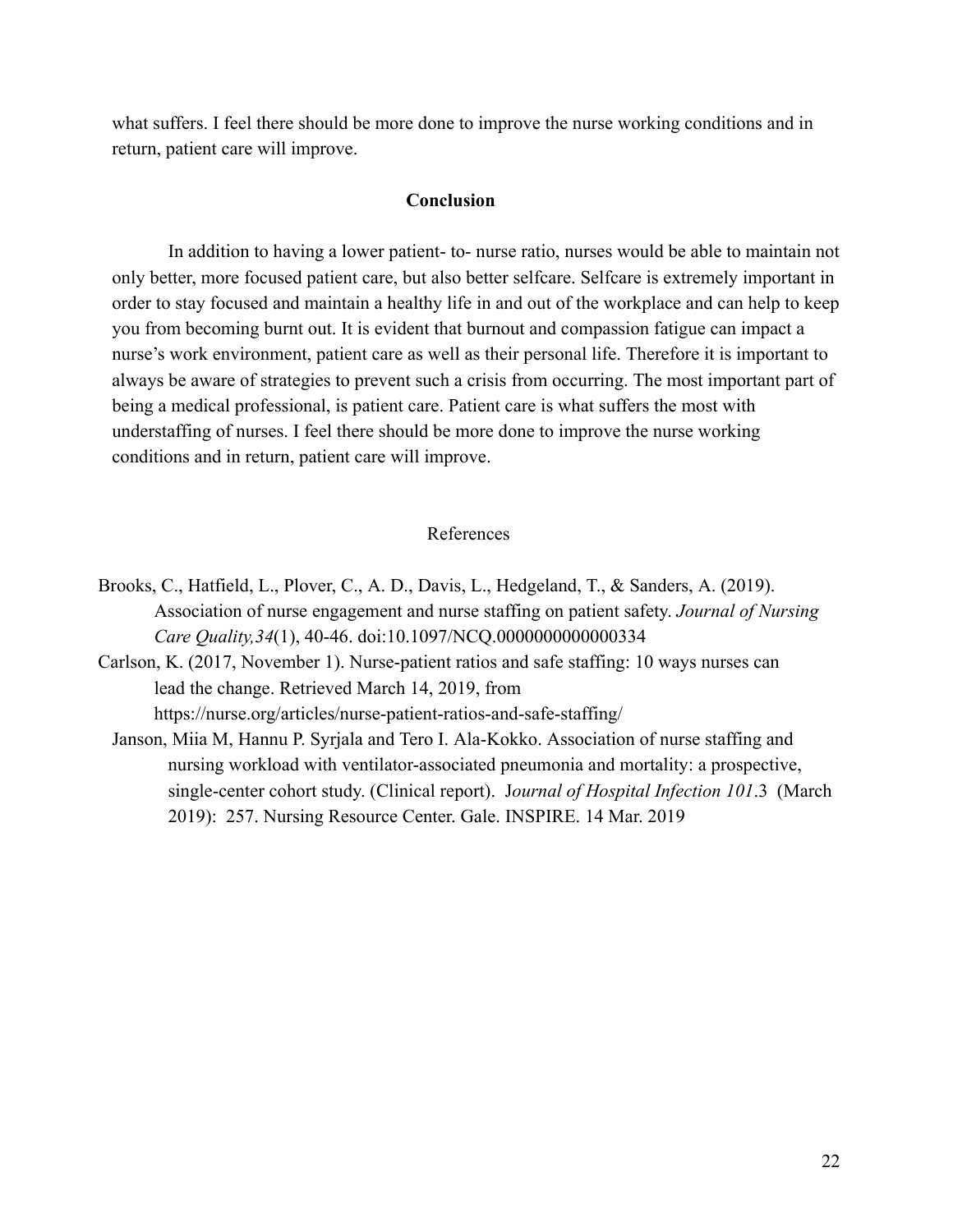How Women's Intelligence, Success, and Leadership is Misrepresented in the Media

Megan Moran

Anderson University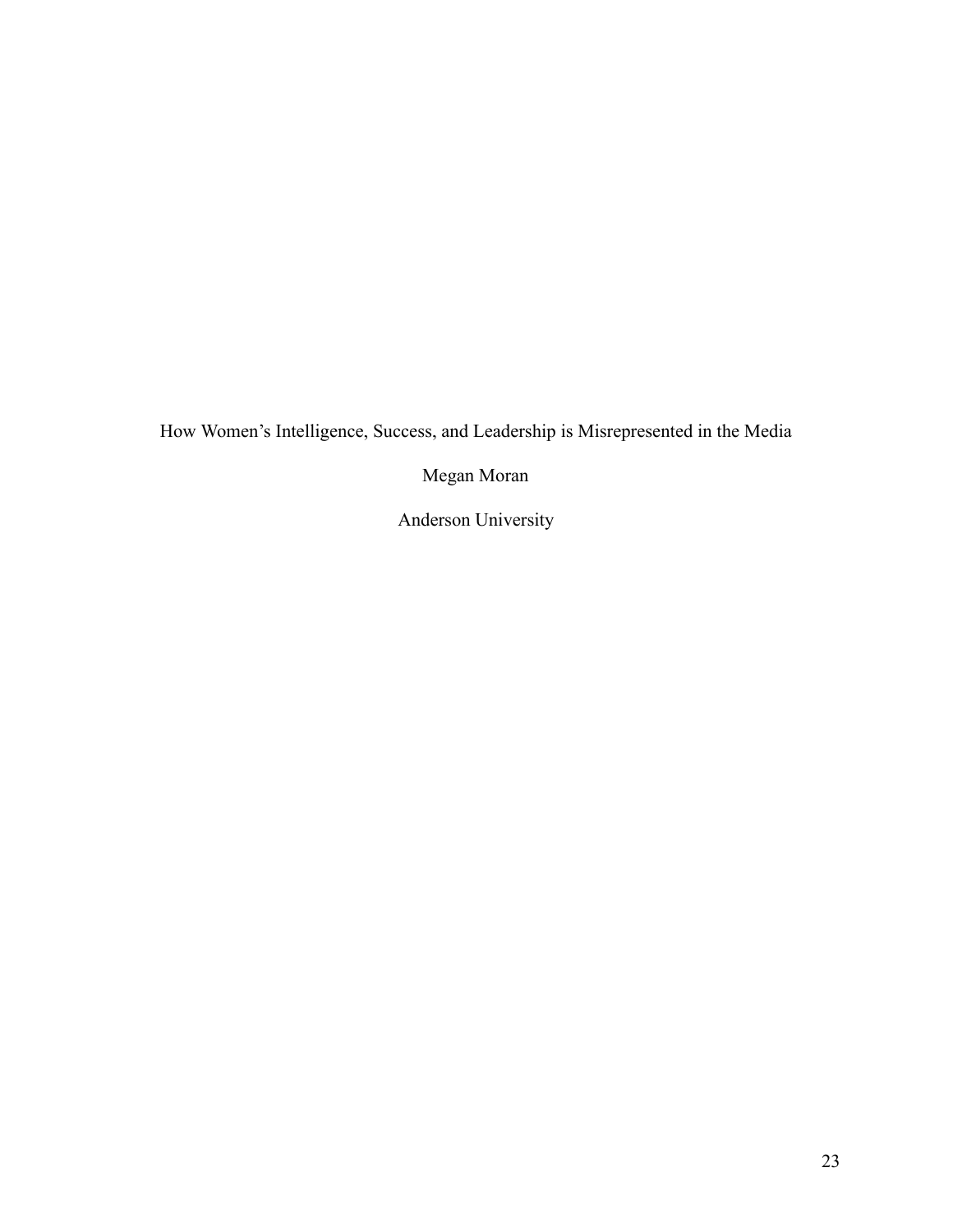## Abstract

This paper seeks to analyze how specific characteristics or qualities are portrayed when possessed by female characters in the media. The characteristics being explored are intelligence, success, and leadership. Findings from leading researchers in gender and media (largely The Geena Davis Institute for Gender and Media) exemplify just how these qualities are misrepresented by the media through issues such as underrepresentation and inaccurate portrayals. The issue of misrepresentation is looked at in film, television, and other media sources, as well as across multiple time periods and geographical locations. This paper also outlines some of the implications of the possible influence these misrepresentations of intelligent, successful, and leading women can have on society's views, especially those of adolescents.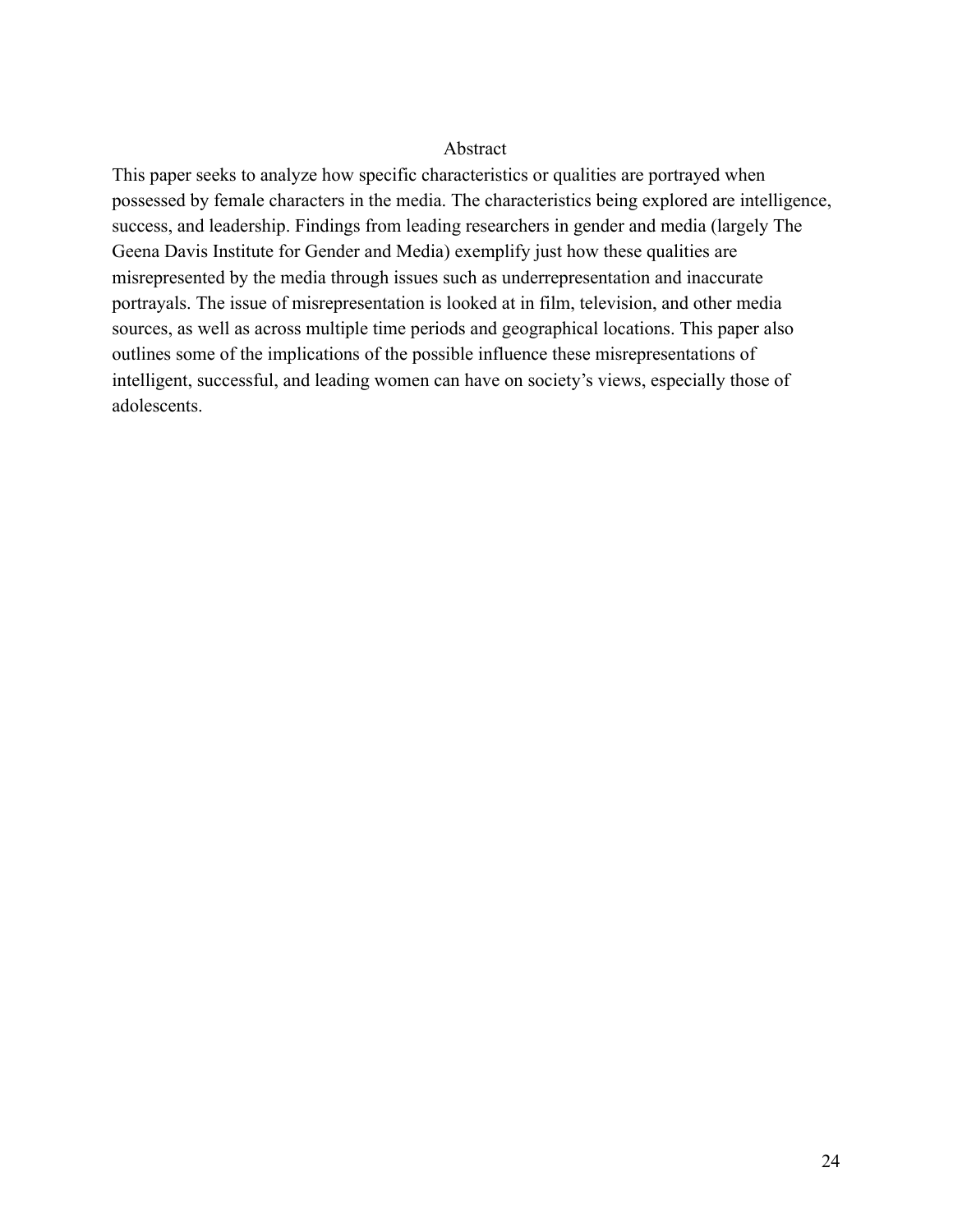## How Women's Intelligence, Success, and Leadership is Misrepresented in the Media

One of the most powerful influencers of the 21st century on the thoughts, beliefs, and perceptions held by society is the massive array of media sources available for daily consumption. Television, film, books, news, and more are constantly at the fingertips of millions and readily influencing society's views of varying groups and ideas. Because of this, it is important to investigate the accuracy of what is being portrayed in the media and how realistic the messages being conveyed truly are. Often times the media can be a reliable source of influence in society, however, the media also undeniably perpetuates incorrect representations of various people groups, as well as specific qualities or attributes of these groups. In light of this and the indisputable, widespread influence of the media, it is important to examine these specific issues of misrepresentation not through the lens of *if,* or *why* but rather *how* the misrepresentation is occurring, in order to draw attention to the issue. One explicit example of media misrepresentation that can be examined through this lens is that of intelligence, success, and leadership in female characters. Thus this paper seeks to outline specifically *how* the media misrepresents the qualities of intelligence, success, and leadership in women through the underrepresentation and inaccurate portrayals in film, television, and other media sources.

When possessed by a woman, the qualities of intelligence, success, and leadership are misrepresented by the media in a couple of different ways. One of the first ways that the media incorrectly portrays these qualities in female characters is by underrepresentation. Across the board, women are portrayed less frequently than men are in different media outlets. In a study on global gender bias in the media, Smith, Choueiti, and Pieper (2014) found in their research on recent films: "A total of 5,799 speaking or named characters were evaluated, with 30.9% female and 69.1% male. This calculates into a gender ratio of 2.24 males to every one female. This finding is somewhat surprising, given that females represent  $49.6\%$  of the population worldwide"  $(p. 3)$ . This points out the obvious gender gap in the on-screen portrayal of women versus men in comparison to real world totals. In correspondence to this finding, it is even more so that women are underrepresented in roles that involve holding some level of power, success, or intellect, in comparison with their male counterparts. This idea is logically evident because if the female gender as a whole is not being properly represented, it is in turn extremely difficult to accurately portray a subsection of this group, such as women in roles of success and leadership. To further this point, in examining recent films and TV shows, it is very practical to ask questions such as the following: how often is a female CEO or engineer portrayed on the big screen, or how often does a favorite family film portray an intellectual female leader? More often than not, women are portrayed as maids, housewives, moms, secretaries, etc. This is not to say there is no value in these positions, but more to question where the value of other roles that require high intellect or dynamic leadership skills is found in the media. Data to support this claim is found in a research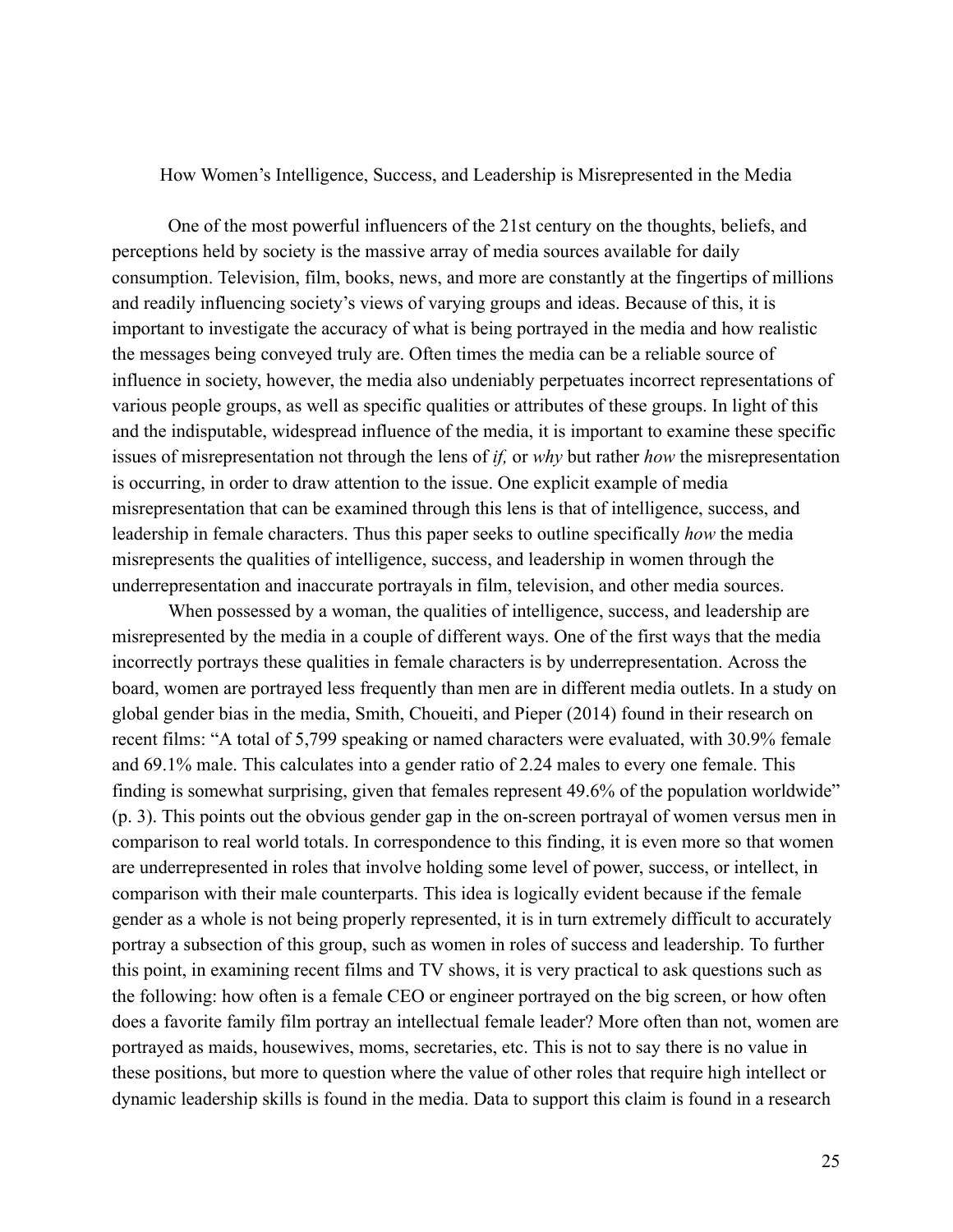study of 11,297 speaking characters across 129 top grossing family films, 275 prime time programs, and 36 children's shows conducted by Smith, Choueiti, Prescott, and Pieper (2012). This study illustrates the gender gap between male and female characters portrayed in prestigious industries (See Appendix A for Table 1) as well as STEM careers (See Appendix B for Table 2) and how the massive gender gap contributes to the lack of value for females in positions of power and intellect. Furthermore, based on the data displayed in these figures, it further proves the point that the media drastically underrepresents the real world proportions of women in these positions, occupations, and roles making it appear that only men can possess these admirable qualities.

An important fact to realize surrounding the issue of women's misrepresentation in the media is that it is not only a current topic of concern, but it has been a progressive phenomenon since some of the earliest instances of mass media production. For example, almost 30 years ago, in an excerpt from her book about the influence of the media on gender in the 1980s and 90s, Wood  $(1994)$  makes the claim that "a primary way in which media distort(s) reality is in underrepresenting women"  $(p. 32)$ . This is informative because it contributes to the idea that what researchers continue to find today was happening much earlier on as well. Another relationship to consider, aside from that of time and misrepresentation, is the factor of culture and the effect it has on how the media portrays people and ideas. According to research from Smith, Chouetti and Pieper, K.  $(2014)$ , it is not just a singular culture (such as Western or American society) issue of misrepresentation, but a topic of global media concern. The Geena Davis Institute study, Gender Bias without Borders, investigates female characters in popular films in 11 different countries across the globe and finds similar data within the concepts of gender prevalence, demographics, domesticity, sexualization, occupation, and relationship between creator and content. On the topic of prevalence, the study found that some of the highest proportions of on-screen female speaking characters were found in countries such as Korea and Brazil (between 35-39%) while some the lowest were in the U.S. and India (between 24-29%) (Smith, Choueiti, and Pieper 2014, p. 3-4). Analyzing these findings, this study provides strong evidence in support of the idea that underrepresentation of women in the media is not an isolated instance of a few societies or cultures.

Aside from the overall underrepresentation of women's intelligence, success, and leadership in the media, another source of misrepresentation of these qualities is the high proportion of downright inaccurate portrayals of the real world instances of these female characteristics. The inaccuracies begin with the lack of value for driven and powerful female characters and the high value for sexy, submissive women. All too often, the media sexualizes and represents women within the context of traditional "female" roles and behavior. The first part of this claim is exemplified through the message the media sends about successful women; success for a woman is seen as being the beautiful goddess who marries the guy of her dreams, and rarely the brilliant politician who leads her country or the lawyer who dominates the legal system. However, rarely is it found to be accurate that in the real world the only women who are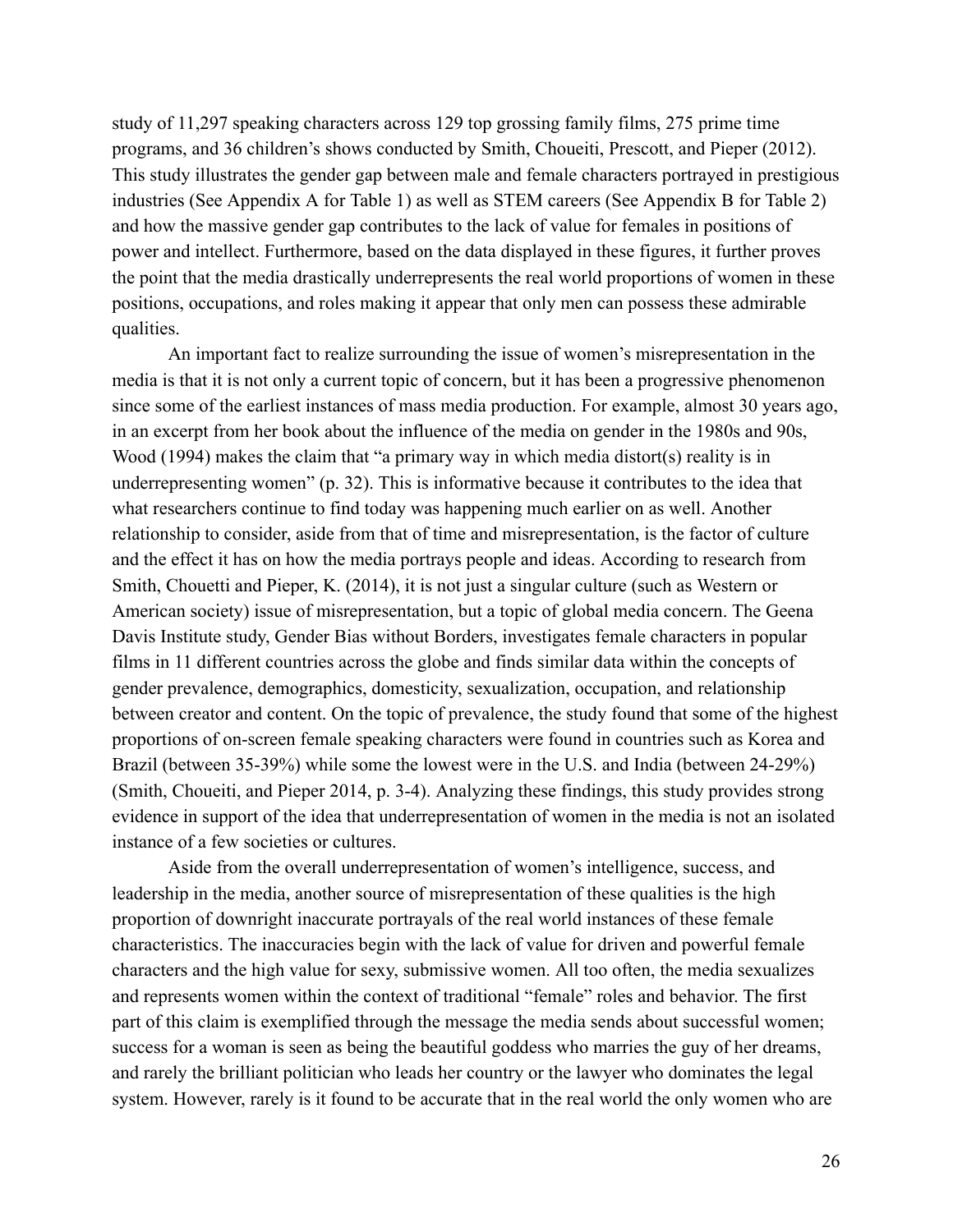successful or valued are those who are physically attractive. Outside of the media, physical attributes are seldom the definition of success, but in the media this is portrayed on the contrary. This claim is evidenced by the countless movies and TV shows that portray qualifications for success based on the sole characteristics of attractiveness and sexual appeal, such as classics like *Cinderella,* or highly popular reality shows like *The Bachelorette.* 

The second part of this claim is the concept that the media's version of the ideal or preferred woman is one who takes the backseat and is subordinate to males or authority figures. According to the media, "men are the competent authorities who save women from their incompetence"  $(p. 35)$ ; however, this is a very fabricated viewpoint and by no means represents the reality of male-female relationships. By the same token, the media also conveys the idea that women should be grounded in the traditional roles of the caretaker, housewife, and mother. They are not to be above men or challenge them, but rather they are represented as a victim, an angel, or a helper. Very rarely do female characters stray from these conventional roles, and when they do, they are even more scarcely portrayed in a positive light. However, these positive portrayals typically consist of feminizing a working woman to match a stereotypical view (Wood 1994, p. 33). The stereotypical and sexualized portrayals by the media advance societal beliefs that the only valuable woman is a quiet, subordinate, and sexually attractive one. They suggest that not only are men more competent than women but that women's power and value is reliant upon her physical appearances and traditional female responsibilities (Wood, 1994, p. 35).

Another side of this coin is that intellectual women in leadership are often demonized, criticized, or minimized. Females portrayed in movies and TV shows as CEO's or leaders are not immune to the hypercriticism that occurs in the media and therefore are rarely depicted as the ideal boss or vision of success. The media's illustration, or otherwise demonization, of these successful women is not an isolated event and seemingly whenever they are seen in roles of power or intellect, in film or television, these women are scrutinized and subject to high levels of criticism and judgment of their position or role. Leading women, more often than not, are seen as uptight, controlling, melodramatic, cold, or manipulatory. Women who work too much are put down for not being a good enough mother or caretaker, while female lawyers, doctors, etc. are too high-stress, emotional, or uptight. Some media even goes as far as to call powerful women, "demons" or devils. One example of this can be found in the movie, *The Devil Wears Prada*, in which the "devil" referred to in the title is the woman serving as the top executive of a fashion company. Furthermore, the amount of value placed on successful females is much less than that of males. McCullagh (1993) explains in his discussion on the demonization of women in popular culture that at times the media even depicts, " ambition and independence in single professional women as a danger to society and to the women themselves"  $(p. 85)$ . In light of this claim, it is evident that there is a very scarce value for a woman's success and that female characters cannot be seen in the media without receiving criticism such to the extent that they are even a "danger to themselves."